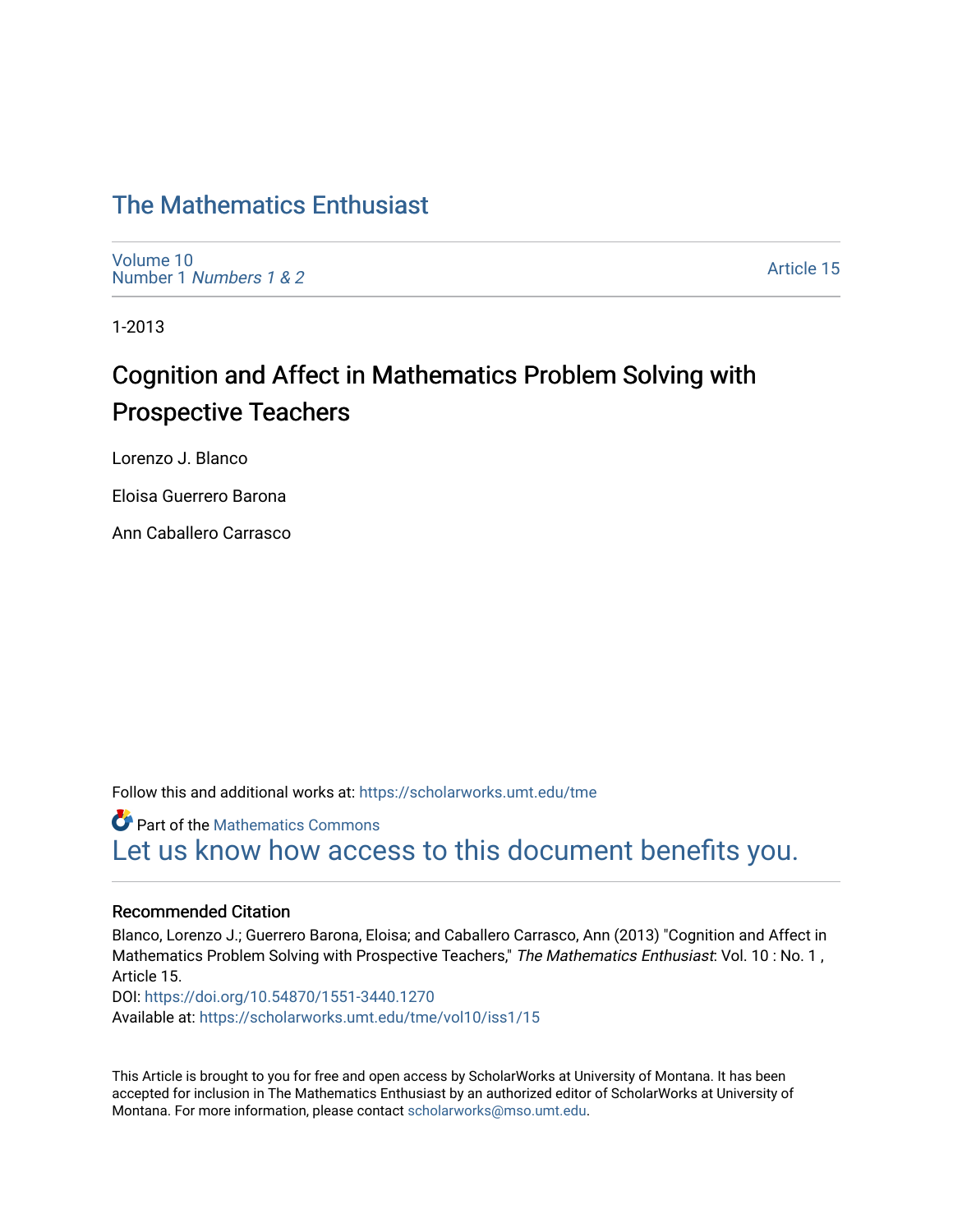## **Cognition and Affect in Mathematics Problem Solving with Prospective Teachers1**

*Lorenzo J. Blanco* 

*Eloisa Guerrero Barona* 

*Ana Caballero Carrasco* 

*Didáctica de la Matemática, Universidad de Extremadura, Spain* 

**Abstract:** Recent studies relating the affective domain with the teaching and learning of mathematics, and more specifically with mathematics problem solving, have focused on teacher education. The authors of these studies have been ever more insistently pointing to the need to design educational programs that take an integrated cognitive and affective approach to mathematics education. Given this context, we have designed and implemented a program of intervention on mathematics problem solving for prospective primary teachers. We here describe some results of that program.

**Keywords:** Mathematics Teaching, Problem Solving, and the Affective Domain

Problem solving (PS) has always been regarded as a focal point of mathematics, and in the last 30 years its presence in curricula has increased notably (Castro, 2008; Santos, 2007). It is regarded as the methodological backbone to approach mathematics content since it both requires and helps develop skills in analysis, comprehension, reasoning, and

 $\overline{a}$ 

<sup>1</sup>This work forms part of a study carried out under the Research Project "Elaboración de instrumentos reflexivos de intervención en la formación, inicial y permanente, del profesorado de Matemáticas en Primaria y Secundaria" [Development of reflexive tools of intervention in the initial and continuing education of mathematics teachers in primary and secondary education] approved in the III Regional Plan for Technological R&D (2008–11), awarded by the Junta de Extremadura regional government (Reference: PRI08B034).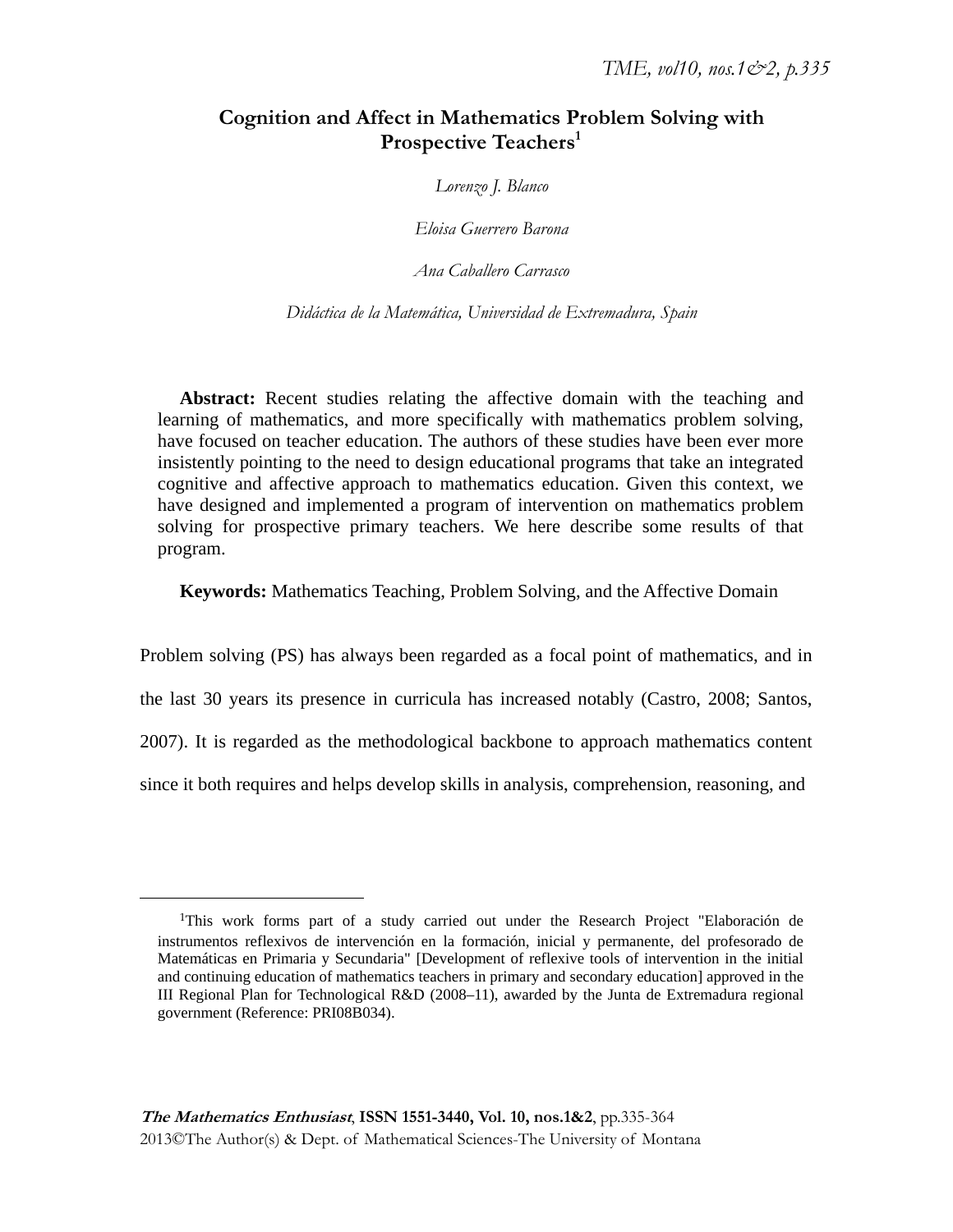application. At the same time, it is now being proposed as an item of curricular content in its own right as a core competence that students need to acquire. Castro (2008) and Santos (2008) recognize that attempts to teach students general PS strategies have been unsuccessful. Also, it seems important to emphasize the lack of attention in textbooks to learning heuristic problem solving strategies (Schoenfeld, 2007; Pino & Blanco, 2008).

The results of the Programme for International students Assessment (PISA) of 2003, 2006, and 2009 have highlighted the importance of mathematics problem solving (MPS) in compulsory education. One of the aspects tacitly accepted in the curricula at this educational level is the influence of affect on the teaching and learning of mathematics in general, and of MPS in particular. Already in the 1980s, Charles & Lester (1982) were observing that: "*The problem solver must have sufficient motivation and lack of stress and/or anxiety to allow progress towards a solution*" (p.10). In their work, they recognized that factors involving cognition, experience, and affect influence the MPS process. Among the affective factors that they explicitly noted were interest, motivation, pressure, anxiety, stress, perseverance, and resistance to premature closure. It is currently accepted that the cognitive processes involved in PS are susceptible to the influence of the affective domain in its three fundamental areas: beliefs, attitudes, and emotions (Sriraman, 2003).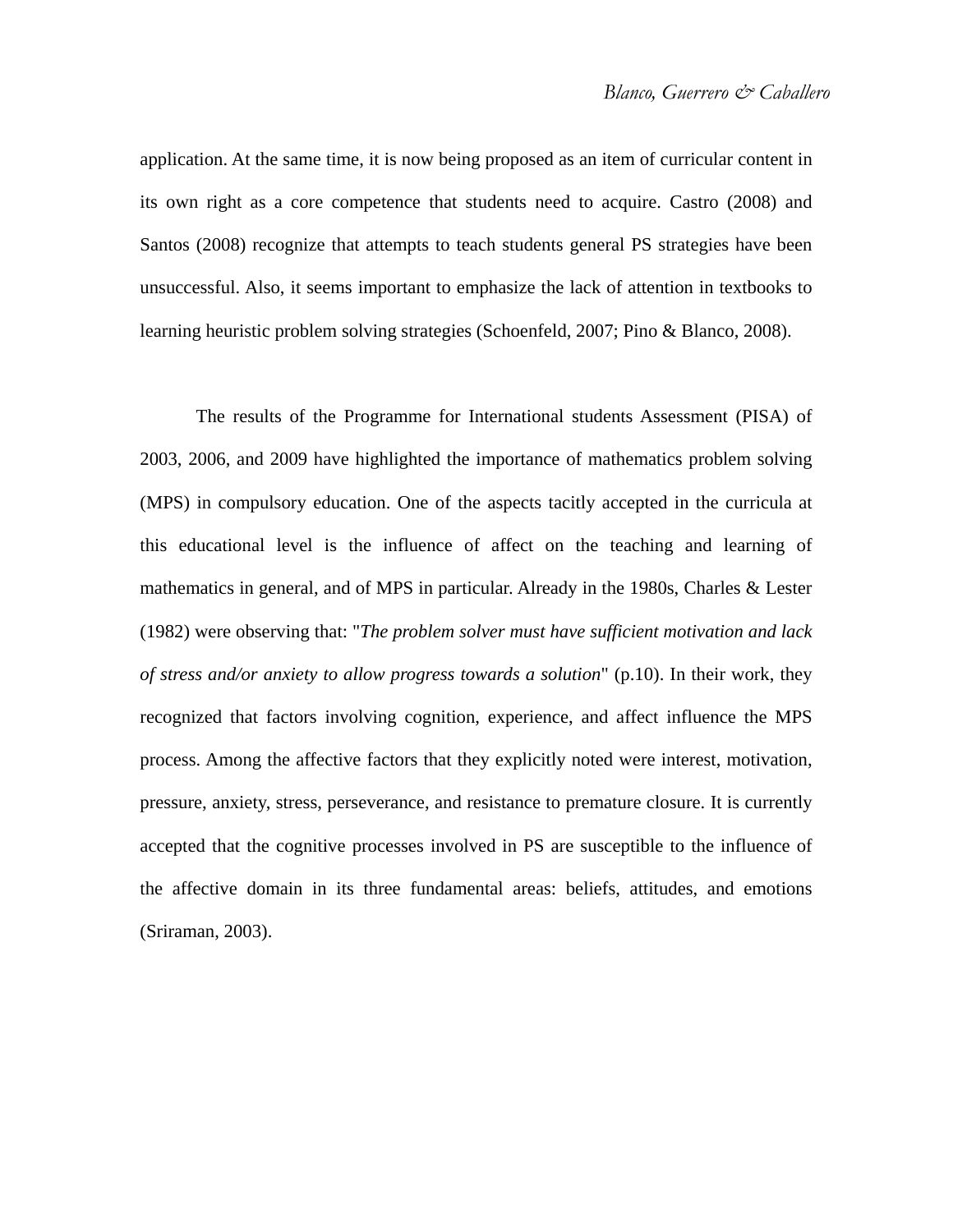## **Initial Primary Teacher Education, the Affective Domain (Beliefs, Attitudes, and**

## **Emotions), and Problem Solving**

Research on the affective domain has also expanded to the field of initial teacher education and the professional development of in-service teachers. It is considered that, in their actions in the classroom, teachers cannot dissociate affect from content when faced with a specific activity for pupils at a specific level.

### **Influence of beliefs**

"*When prospective primary teachers enter an Initial Education Centre they bring with them the educational baggage of many years in school. They thus naturally have conceptions and beliefs concerning Mathematics and the teaching/learning of Mathematics that derive from their own learning experience*" (Blanco, 2004, p.40). Furthermore: "*Few apparent changes in their beliefs were affected as a result of traditional mathematics method courses*" (Chapman, 2000, p.188).

It is important to distinguish the beliefs of prospective primary teachers (PPTs) about mathematics as an object – about its teaching and learning, beliefs which depend on affect – and their beliefs about themselves as learners – beliefs related to their selfconcept, self-confidence, expectations of control, etc.

## **Beliefs about mathematics and problem solving**

According to Llinares and Sánchez (1996), prospective teachers acquire a technical school culture that conditions their approach to mathematics tasks and learning as future teachers. For them mathematics teaching is the transmission of specific information and mathematics learning is done through repetition. The teacher's role consists of presenting the content in a way that is clear and concise, and the learner's role consists of listening and repeating*.*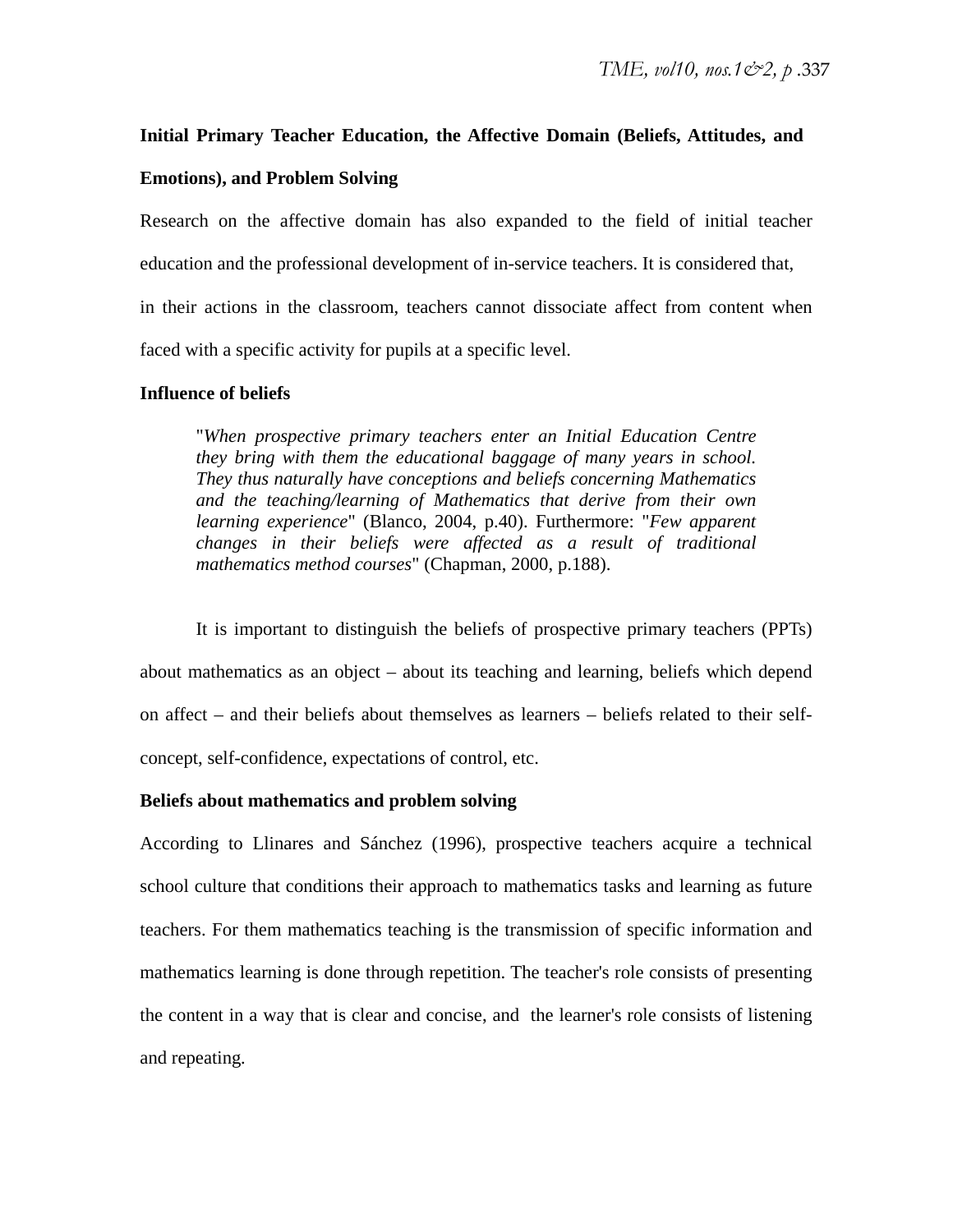According to Szydlik, Szydlik & Benson (2003), research has shown that prospective teachers tend to "*see mathematics as an authoritarian discipline, and that they believe that doing mathematics means applying memorized formulas and procedures to do textbook exercises*" (Szydlik, Szydlik & Benson, 2003, p.254).

Prospective primary teachers have a very traditional idea of mathematics problems that are quite different from the suggestions of current curricular proposals (Blanco, 2004; Johnson, 2008). This leads to "*a contradiction between their personal experience, which they judge as having been negative and monotonous, and their conception of mathematics as linked to reasoning and rigour*" (Blanco, 2004, p.42). Furthermore, these beliefs constitute a kind of lens or filter through which they interpret their own personal learning processes and orient their teaching experiences and behaviours (Chapman, 2000), thus limiting their possibilities for action and understanding (Barrantes & Blanco, 2006). Moreover, "*these beliefs are [internally] consistent*" (Blanco, 2004, p.41).

For Schoenfeld (1992), beliefs form a particular view of the world of mathematics, setting the perspective from which each person approaches that world, and they can determine how a problem will be tackled, the procedures that will be used or avoided, and the time and intensity of the effort that will be put into the task. Consequently, these beliefs need to be taken into account in teacher education, which, if necessary, will have to try to promote their change and the generation of new beliefs (Blanco, 2004).

Prospective primary teachers regard MPS as a rote mechanical process, have few resources with which to represent and analyse problems, never look for alternative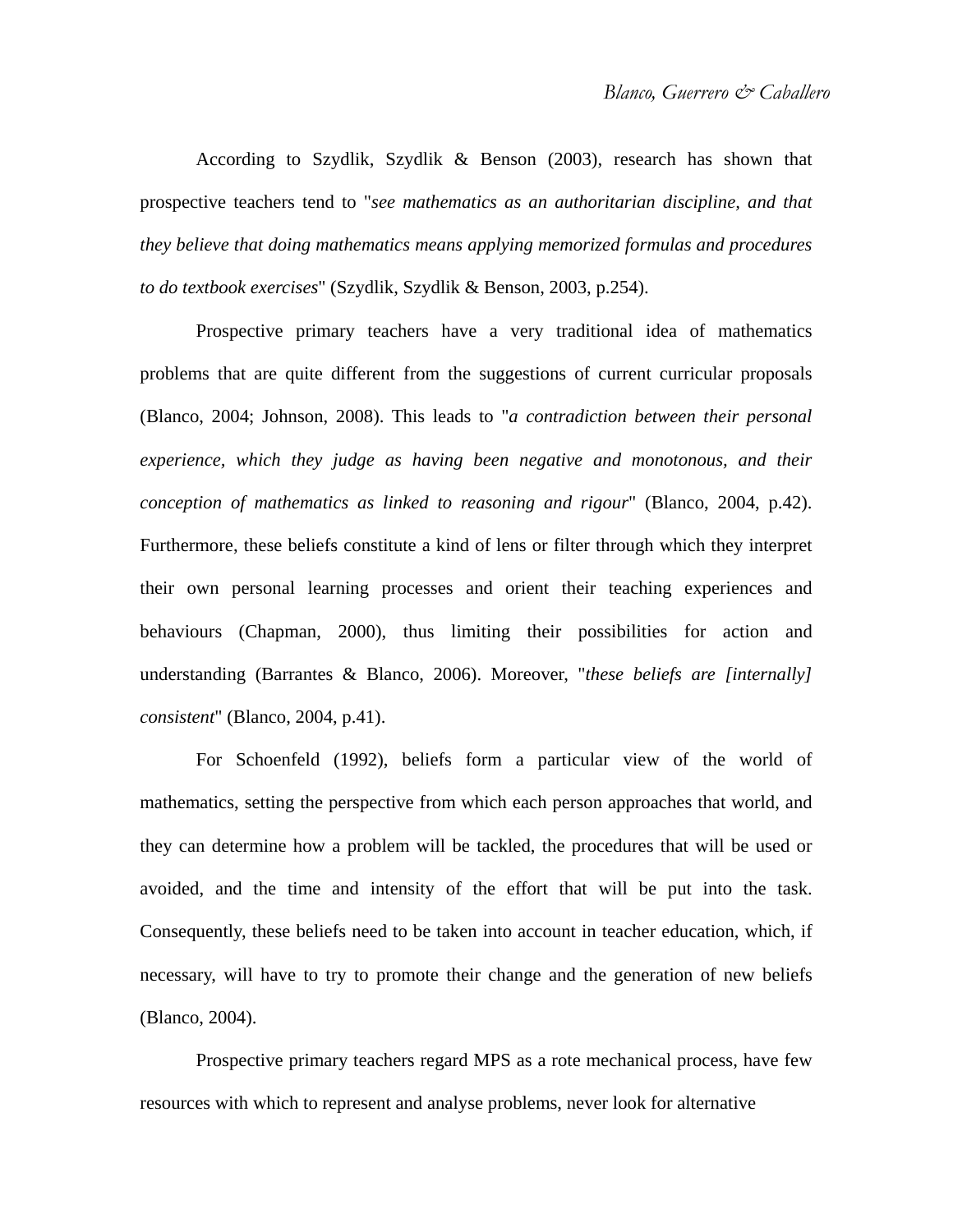strategies or methods for their solution, and make no use of the different guidelines and hints they might be given to help them towards a solution (Blanco, 2004; Córcoles & Valls, 2006; NCTM, 2003), thereby generating a vision of themselves as incompetent problem solvers (NCTM, 2003).

The beliefs that most influence motivation and achievement in mathematics are *students' perceptions about themselves in relation to mathematics* (Kloosterman, 2002; Skaalvik & Skaalvil, 2011). Hernández, Palarea & Socas (2001) and Blanco et al. (2010) note that PPTs generally do not see themselves as capable or skilled as problem solvers, with most of them experiencing feelings of uncertainty, despair, and anxiety which block their approach to the task – in sum, most of them consider themselves to be incompetent at PS. A major difference between successful and unsuccessful problem solvers lies in their beliefs about MPS, about themselves as solvers, and about how to approach the task (NCTM, 2003).

#### **Influence of attitudes**

What students think about mathematics influences the feelings that surface towards the subject and their predisposition to act in consequence. That is, if students have negative beliefs about mathematics or its teaching, they will tend to show adverse feelings towards related tasks, in particular presenting avoidance behaviour or simple rejection of those tasks. This predisposition towards certain personal intentions and behaviours is what one calls attitudes.

One can distinguish between mathematics attitudes themselves and attitudes towards mathematics as a subject. Mathematics attitudes have a marked cognitive component, and relate to general cognitive skills that are important in mathematics tasks.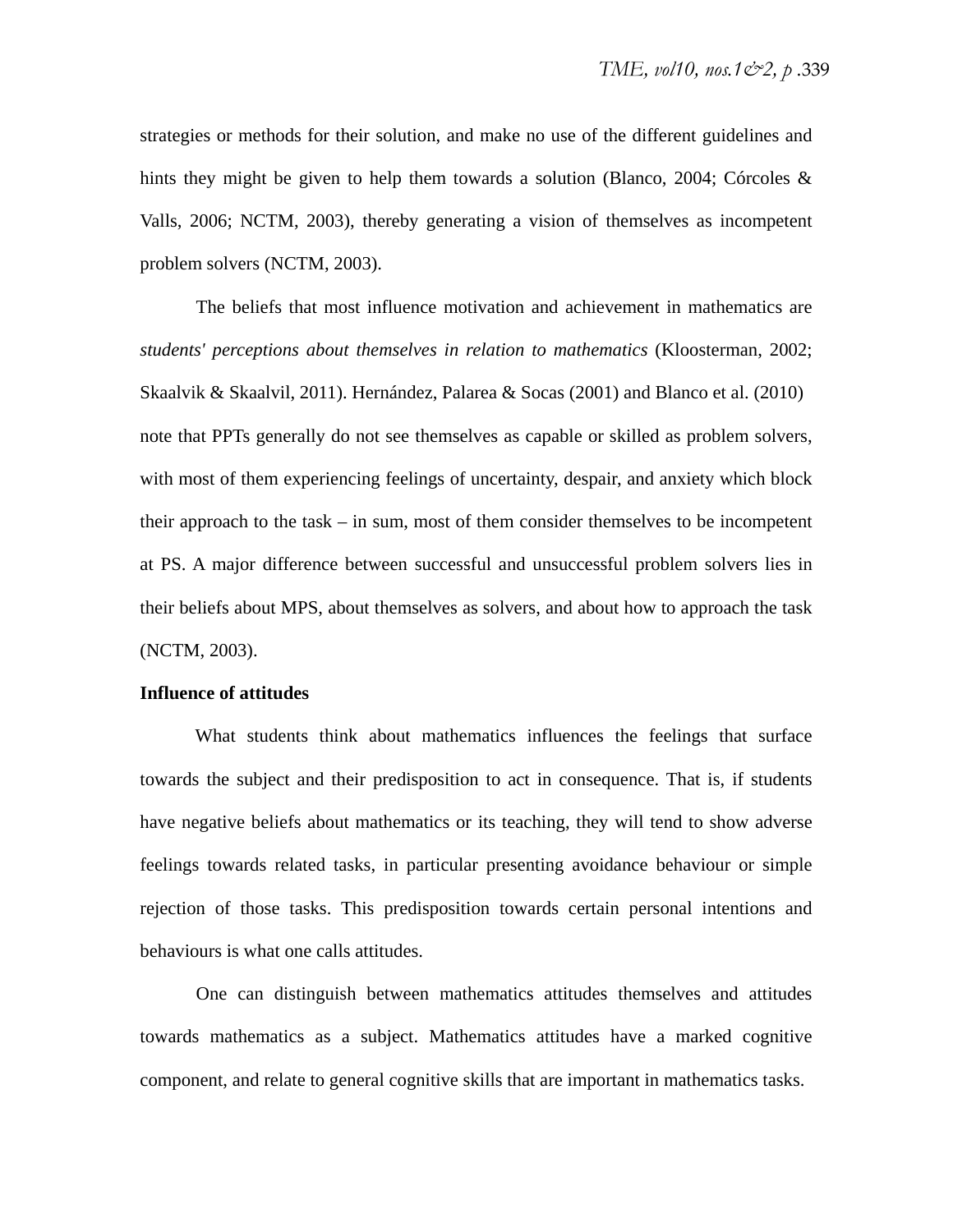Studies in Spain have shown that PPTs have few mathematics attitudes in this sense on aspects related to PS (Blanco, 2004; Corcoles & Valls, 2006).

In attitudes towards mathematics, the affective component predominates. It is manifest in interest, satisfaction, and curiosity, or, on the contrary, in rejection, denial, frustration, and avoidance of mathematics tasks. Positive interest and attitudes towards mathematics seem to decline with age, especially during secondary education (Hidalgo, Maroto, Ortega & Palacios, 2008).

#### **Influence of emotions**

The emotions aroused in students by a mathematics task are affective responses characterized by high intensity and physiological arousal reflecting the charge of positive or negative meaning that a task has for them Studies of emotion have focused on the role of anxiety and frustration and their impact on achievement in mathematics, noting that one of the difficulties of mathematics education is seeing its teaching as essentially cognitive, and detached from the field of emotions (De Bellis & Goldin, 2006).

 Emotions appear in response to an internal or external event which has a charge of positive or negative meaning for the person. Thus, in facing a mathematical task a pupil may encounter difficulties which lead to the frustration of their personal expectations, causing the appearance of essentially negative valuations of the subject. Various authors agree that anxiety interacts negatively with cognitive and motivational processes, and therefore with the pupil's overall performance (De Bellis & Golding, 2006; Zakaria & Nordim, 2008). In this regard, Hidalgo, Maroto, Ortega & Palacios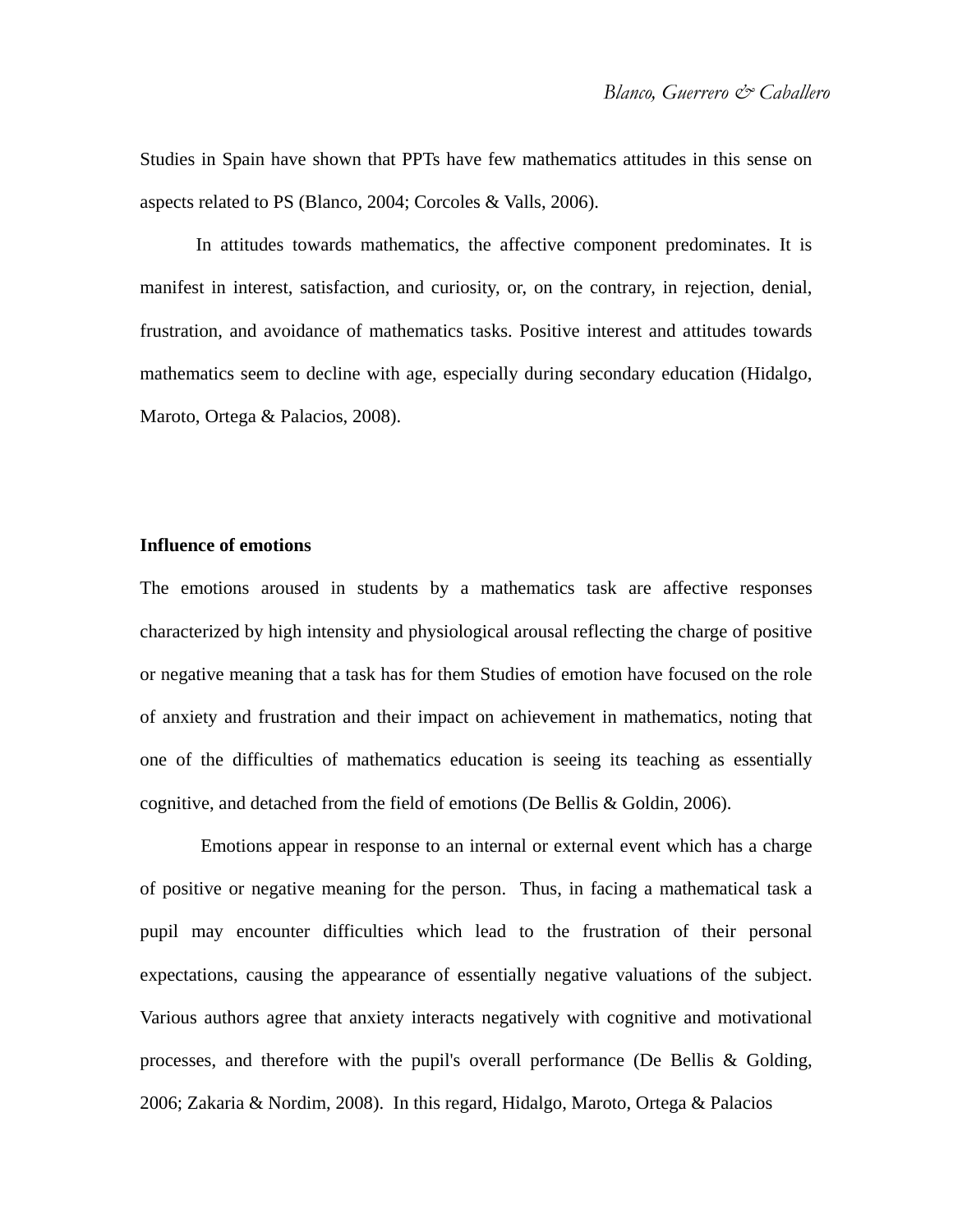(2008) found a strong negative correlation between pupils' levels of anxiety towards mathematics and their final marks at the end of the course. This correlation is also present when comparing the levels of anxiety and positive attitudes towards mathematics. The relationship between anxiety and mathematics education has also been transferred to the case of prospective teachers, for which there is already a substantial literature (Peker, 2009).

Recent work has established relationships between anxiety and self-confidence. Thus, pupils with more anxiety towards mathematics have less confidence in their mathematical abilities and as learners of mathematics (Gil, Blanco & Guerrero, 2006; Isiksal, Curran, Koc & Askun 2009). "*Many of the negative emotional attitudes towards mathematics are associated with anxiety and fear. Anxiety to be able to complete a task, fear of failure, of making mistakes, etc., generate emotional blockages of affective origin that have a repercussion on the students' mathematics activity*" (Socas, 1997, p.135). Zevenbergen, (2004) notes that PPTs show "*low levels of mathematics knowledge as well as considerable anxiety towards the subject*" (Zevenbergen, 2004, p.5).

With respect to mathematics teaching and learning, there are various moments at which the relationship between emotions and cognitive processes becomes visible: when, following the proposal of a mathematics task, the structure of the activity is understood or relevant information is retrieved; when problem-solving strategies are being designed, including the recall of formulas or mechanical procedures; and when the PPTs are involved in the process of the control and regulation of their own learning coupled with a clear methodological approach to teaching the mathematics which they had come to reject.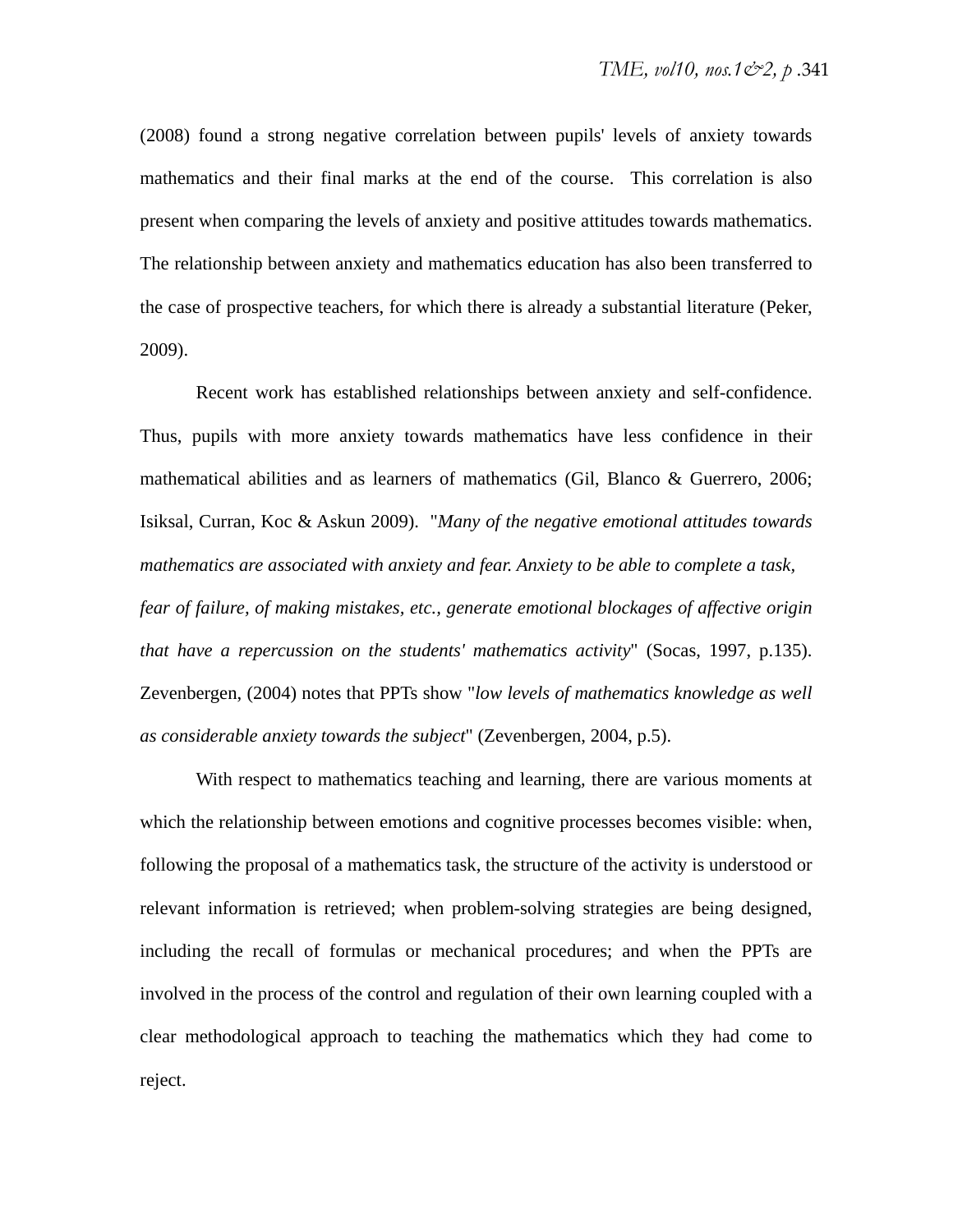It therefore seems appropriate to consider studying the beliefs, attitudes, and emotions of prospective teachers when they are dealing with PS. The lack of reflection on these issues is one reason for the persistence of PPTs' inappropriate conceptions and attitudes. In their passage through initial teacher education, they have not been led to re-conceptualize their role as primary teachers. Authors such as Mellado, Blanco & Ruiz (1998), Chapman (2000), Uusimaki & Nason (2004), and Malinsky, Ross, Pannells & McJunkin (2006) suggest that the origin of the negative beliefs of prospective teachers in their initial teacher education could be attributed to the influence of their own experiences as learners of mathematics, i.e., to their experiences when they themselves were being taught mathematics in school and to their teachers at that time, and to the mathematics courses in their teacher education programs.

## **A Research Project with Prospective Primary Teachers on Cognition and Affect in Problem Solving**

The above references clearly show that the cognitive and the affective are closely related, that beliefs, attitudes, and emotions influence knowledge, and that knowledge in turn affects those same three aspects.

The study of this relationship between affect and cognition has also been explored with teachers. Teachers' concepts and values determine the image of mathematics in the classroom, and condition the type of teacher-pupil relationship. Conceptions influence attitudes, and both of them influence the teacher's behaviour and the pupils' learning (Ernest, 2000). In order to foster change in our prospective teachers' views of teaching,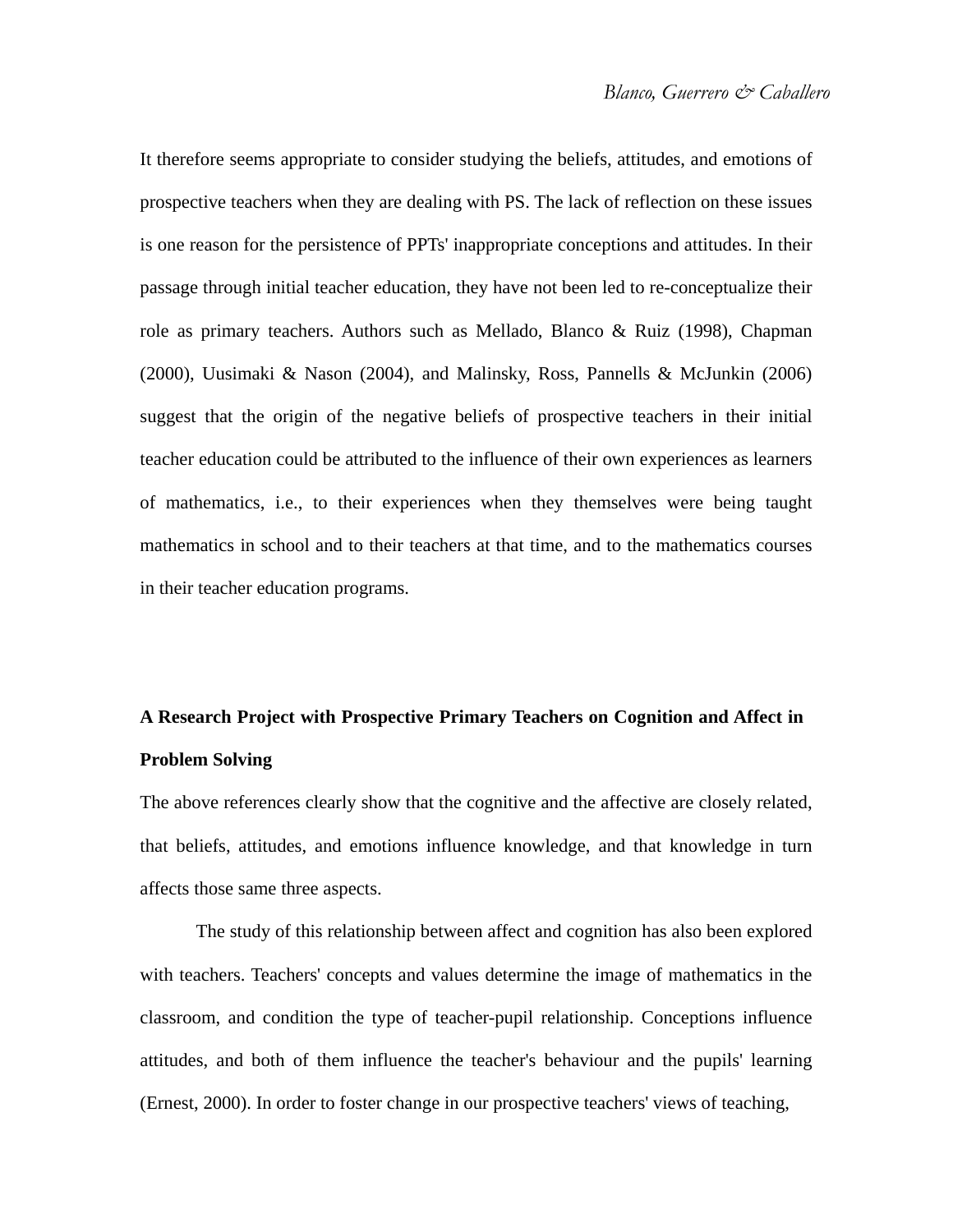we shall have to incorporate conceptions and attitudes as part of a process of discussion and reflection in our initial teacher education programs (Mellado, Blanco & Ruiz, 1998; Stacey, Brownlee, Thorpe & Reeves, 2005; Johnson, 2008). There thus seems to be a clear interest in studying the affective and emotional factors involved in the mathematics education of PPTs since, as future teachers, their beliefs and emotions towards mathematics will influence both the level of achievement and the beliefs and attitudes towards the subject of their pupils.

De Bellis & Goldin (2006) and Furinghetti & Morselli (2009) note that studies of students' performance and problem solving have traditionally concentrated primarily on cognition, less on affect, and still less on cognitive-affective interactions. However, a growing number of studies recognize the importance of integrating the affective and cognitive dimensions into the teaching and learning of mathematics (Amato, 2004; Zan, Bronw, Evans & Hannula, 2006; Furinghetti & Morselli, 2009; Blanco et al., 2010). Some authors, such as Furinghetti  $&$  Morselli (2009), specifically note the need to simultaneously develop cognitive and affective factors in teacher education programs. In this regard: "*The role of teacher education is to develop beginning teachers into confident and competent consumers and users of mathematics in order that they are better able to teach mathematics*" (Zevenbergen, 2004, p.4).

In this context, we considered that there was a need to undertake a research project on MPS in initial primary teacher education with the consideration of its cognitive and affective aspects. Initial teacher education is conceived of as being just one part of a continuous and permanent process in a teacher's professional life in which emotional education is an indispensable complement to cognitive development. Indeed, cognitive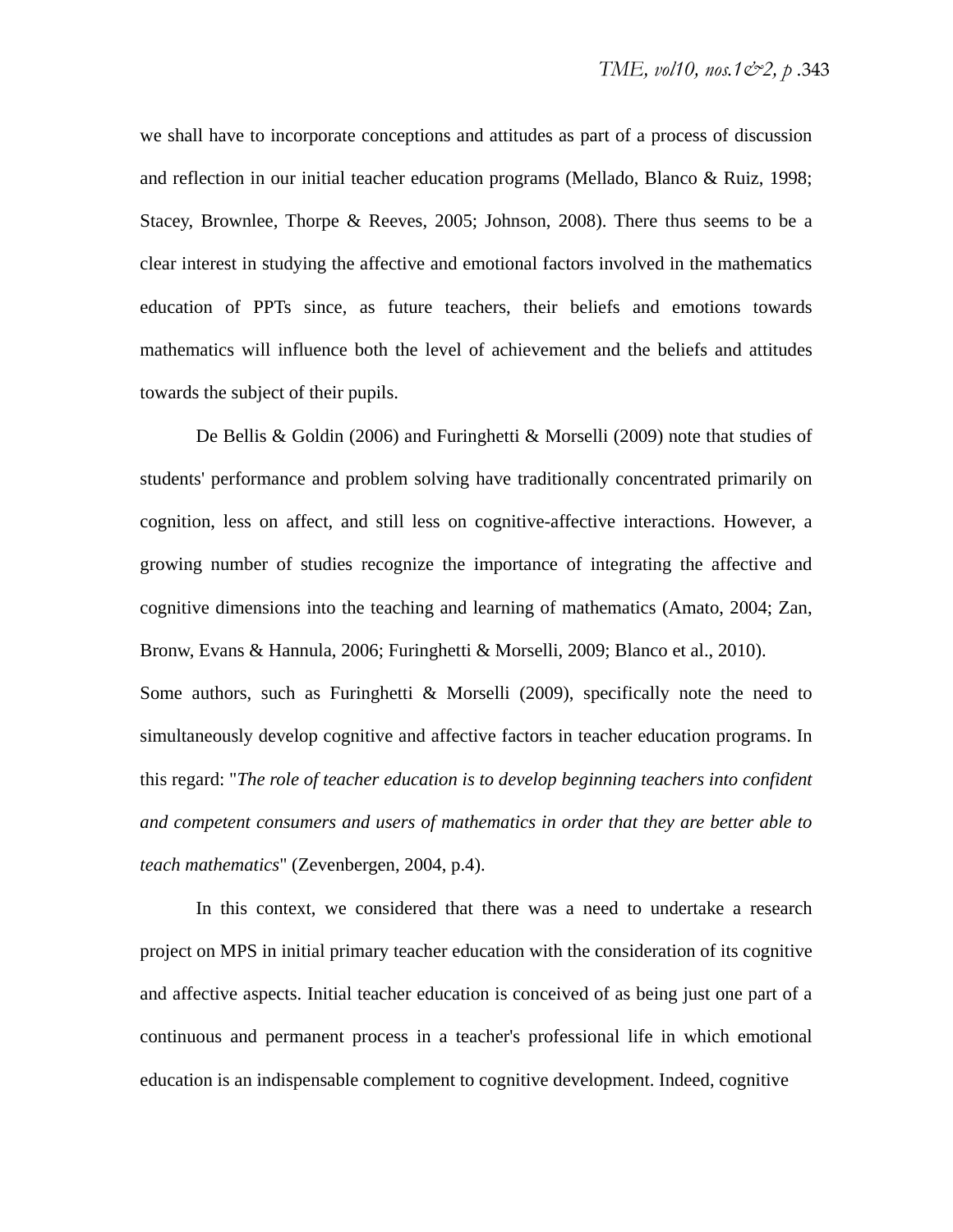and affective aspects are essential elements in the development of teaching as a profession.

We believe that gaining the capacity to solve mathematics problems should be an achievable goal in an educational environment in which students are allowed to generate their own PS strategies and compare them with other alternatives. In particular, we believe that the way in which PS is approached is highly personal. Each student will have to be helped to discover their own particular style – their own capabilities and limitations. We must avoid conveying to our students only heuristic rules or methods, but instead be sure to help them develop positive attitudes and emotions towards MPS based on their own past and present experiences.

#### **Objective of the research project**

In our research study, we set ourselves the following general objective: to design, develop, and evaluate an intervention program to enhance the performance of PPTs in MPS, and to lay the foundations for them to learn to teach MPS at the primary school

level, integrating in a single model cognitive aspects of PS and emotional education (Annex 1).

Additionally, we set different specific objectives relating to the study population, two of which were:

To describe the participating prospective teachers' conceptions about MPS.

 To describe and analyse their attitudes, beliefs, and emotions related to MPS, and in particular their expectations of control.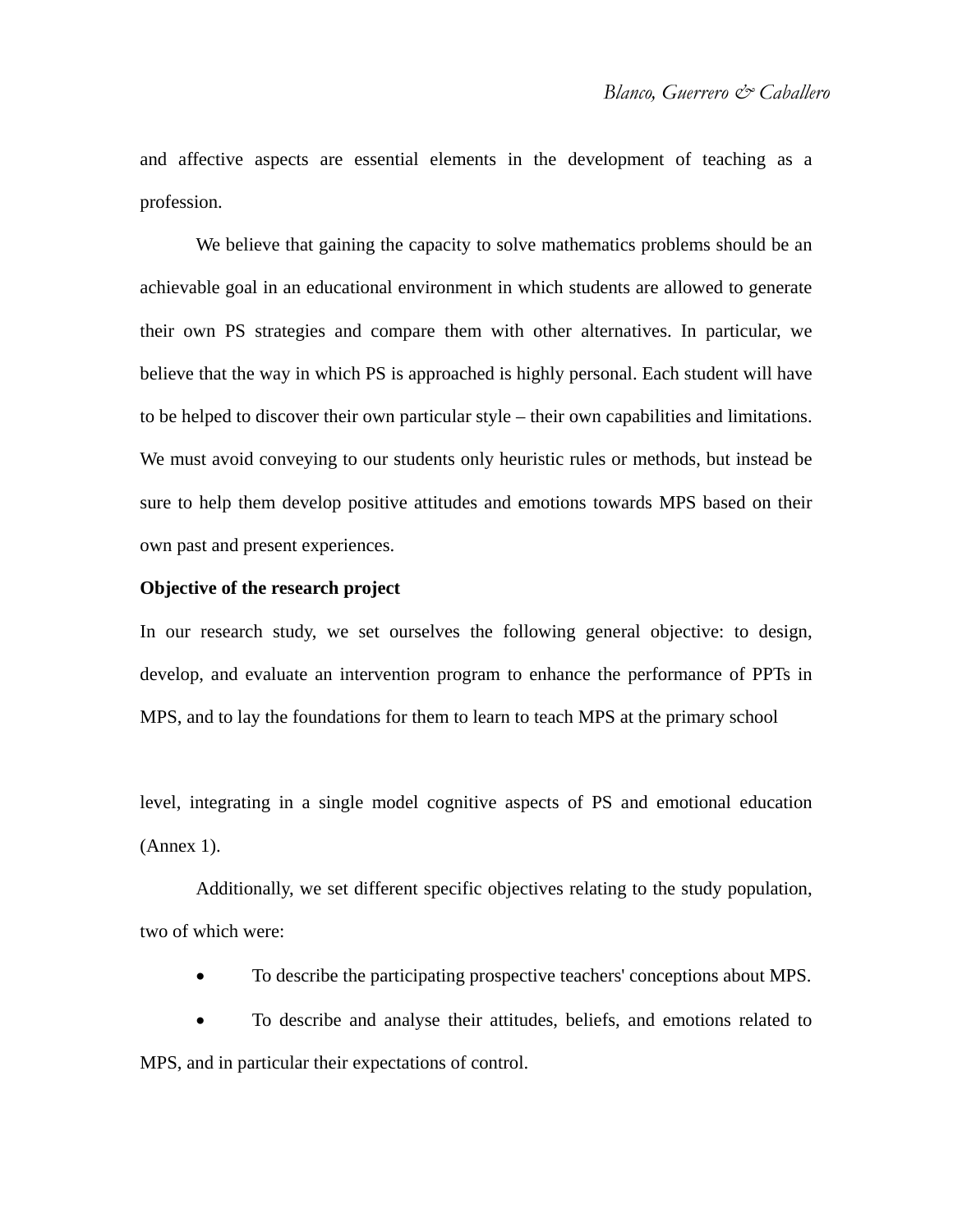In addition, two specific objectives relating to the teacher education program were pursued:

 To evaluate the development of the program with respect to the PPTs' levels of anxiety.

 To describe the aspects of the program which they found to be most significant.

During the 2007-08 academic year, we conducted a pilot study that served to finetune the program. We performed the actual field-work during 2008-09.

#### **Data collection and analysis**

The nature of the research problem and the data collection led us to use a combination of qualitative and quantitative methods to relate, compare, and contrast the different types of evidence. The implementation of the program followed an action research approach since the ultimate goal is to help the participants develop their thinking, modify their attitudes, and seek ways to overcome their difficulties in MPS.

Annex I presents the plan of the 13 sessions comprising the program, specifying the objectives of each session, the instruments used to obtain information (open and closed questionnaires, diaries, and forums), the nature of the data, and the corresponding type of analysis. The participants in the program were a core group of 55 PPTs in the Education Faculty of the University of Extremadura (Spain) in the third year of their course.

All the program sessions lasted two hours, and were audio and video recorded, accompanied by field notes. The Moodle Virtual Platform was used as support for the program's documents, information, and forums, as also is indicated in Annex I.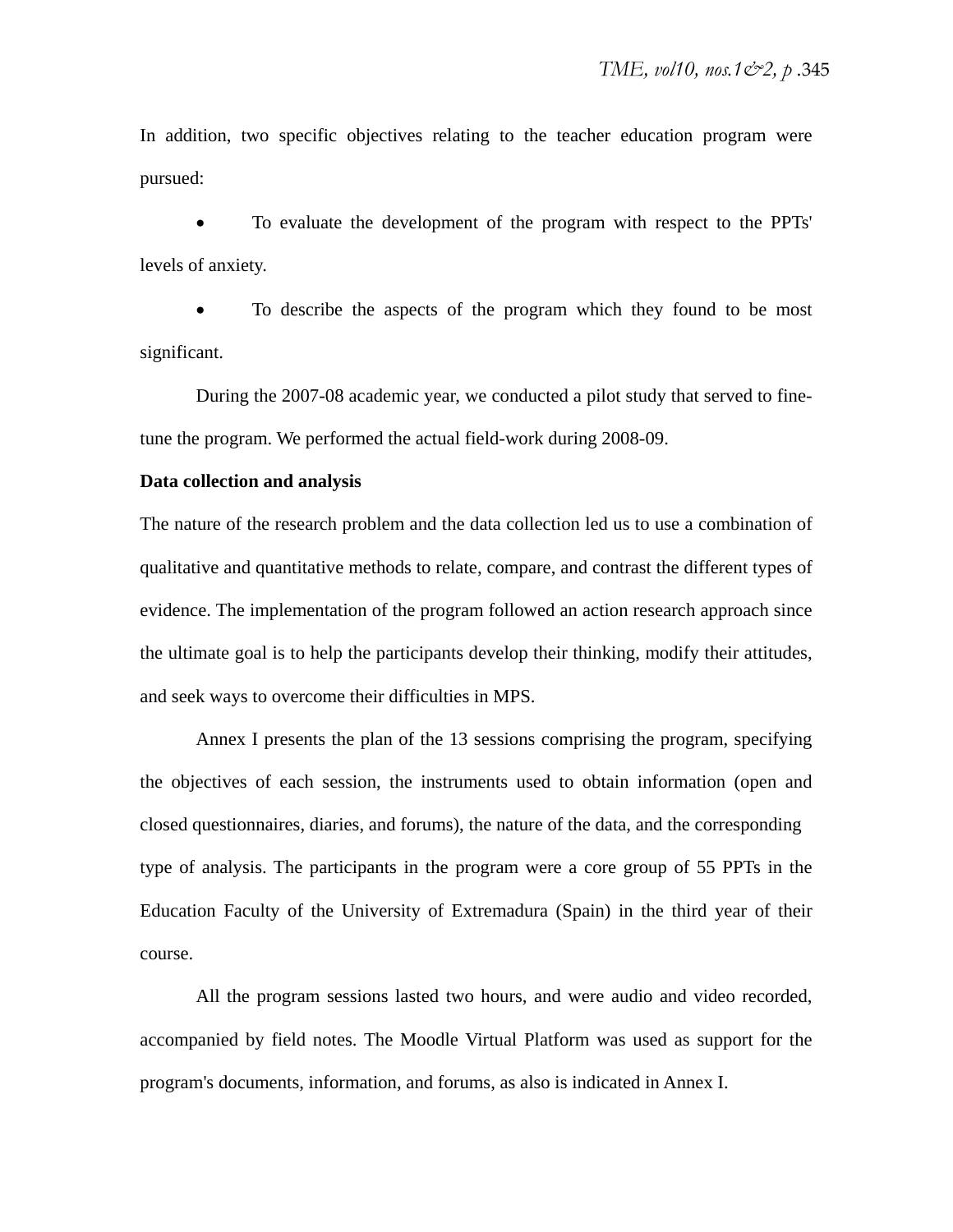Apart from the open and closed questionnaires specifically indicated in Annex I, the following research tools were employed:

 *Observation of the behaviour in the classroom* of both teacher and students, video recorded with two cameras, with subsequent transcription and analysis.

 The *Moodle platform* (Universidad de Extremadura) is a useful tool for the presentation of information and communication. It allows information to be stored for later analysis (both qualitative and quantitative), with the date and time and the subject contributing the information being reliably logged. It allows one to evaluate the participation, and to see whether the students have attained specific learning objectives, providing feedback as well as motivation to the students. A reference to the use of this platform in the present research can be found in Caballero, Blanco & Guerrero (2010).

 *Diaries* (Nichols, Tippins & Wieseman, 1997), kept on the Moodle virtual platform. These allow the collection of observations, sensations, reactions, interpretations, anecdotes, introspective remarks about feelings, attitudes, motives, conclusions, etc.

 *A forum,* also via the Moodle virtual platform, on some of the specific content or situations arising in class.

For the data analysis, we used the program packages SPSS 15.00 for the quantitative analysis of the questionnaires that we are given in Annex I. For the qualitative analysis, we followed the recommendations of Goetz & LeCompte (1984) and Wittrock (1986), establishing a process similar to that described in Barrantes & Blanco (2006) based on units of analysis (Goetz  $&$  LeCompte, 1984) and the categories noted in the instruments.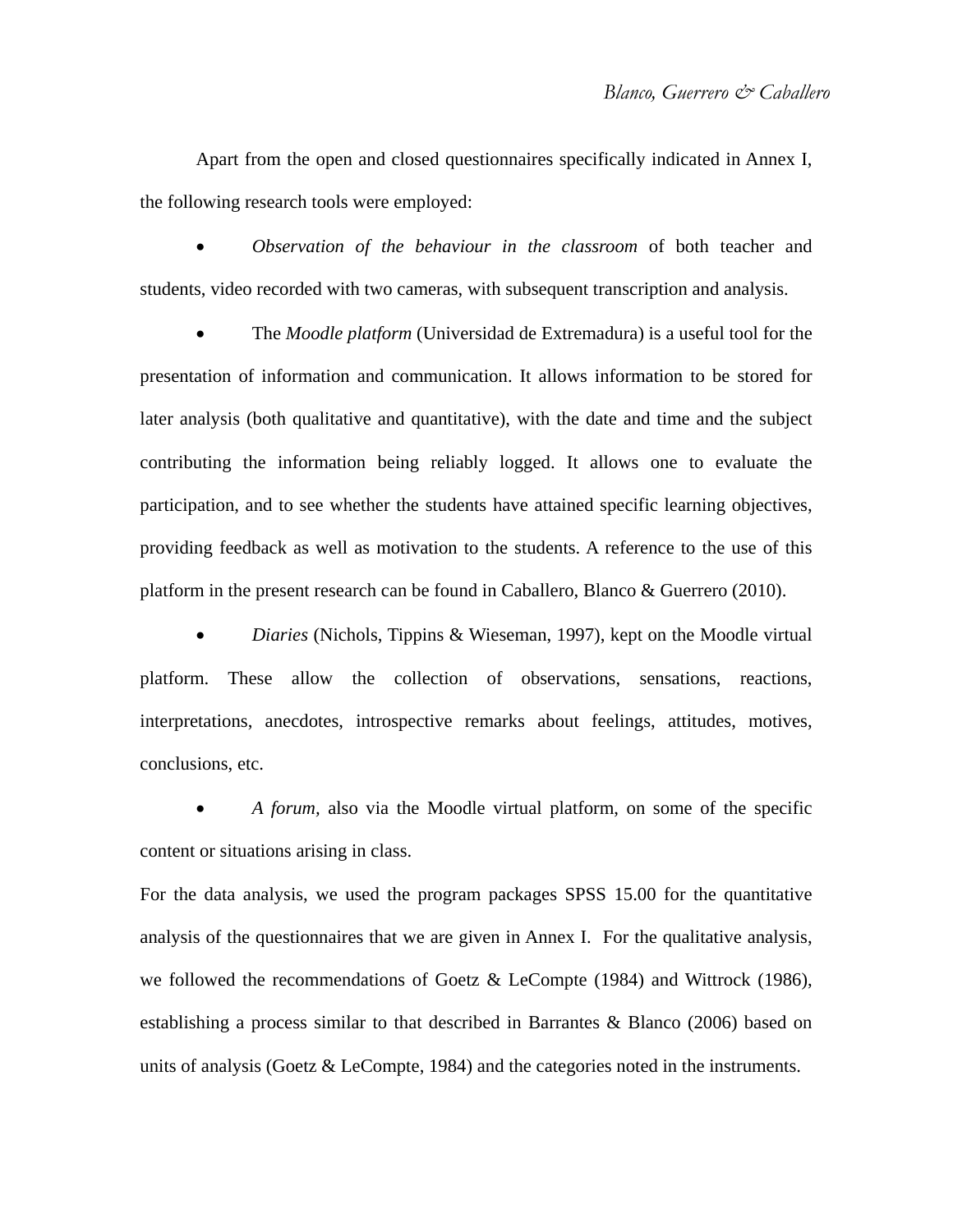#### **Analysis of Results and Discussion**

The breadth of the research study and the characteristics of this present communication only allow us to present some partial results. In particular, we shall refer to some of the results on the PPTs' conceptions about PS, on certain aspects related to the affective domain, particularly those concerning the students' expectations of control, and on some general aspects of the program's evaluation.

#### **What do the prospective teachers understand by a mathematics problem?**

Our analysis of the questionnaires showed the prospective teachers to hold very traditional conceptions about mathematics problems. Thus, they referred to them as closed statements which explicitly or implicitly indicate the procedure to follow for their solution. The responses to the items of the questionnaire on "*What do I understand by a mathematics problem?*" (Annex II) reflect the classifications noted by some authors in the literature. In this sense, their formulation of a problem is in the form of a text which gives all the information to be resolved, which Borasi (1986, p.135) calls a "*word problem*"; and the method of solution explicitly or implicitly suggested in the text involves a translation of the words of the problem to a mathematical expression, which Charles & Lester (1982, p.6) call a "*simple or complex translation problem*"; and the solution of this expression involves using a known algorithm, which Butts (1980, p.24) refers to as an "*application problem*".

The basic referents of their problems are arithmetic operations, algebraic algorithms, or, to a lesser extent, calculations of areas. It was interesting to note that the contexts they describe are those that have been traditional in mathematics textbook problems since the late nineteenth century. Thus, in both years of the study, there are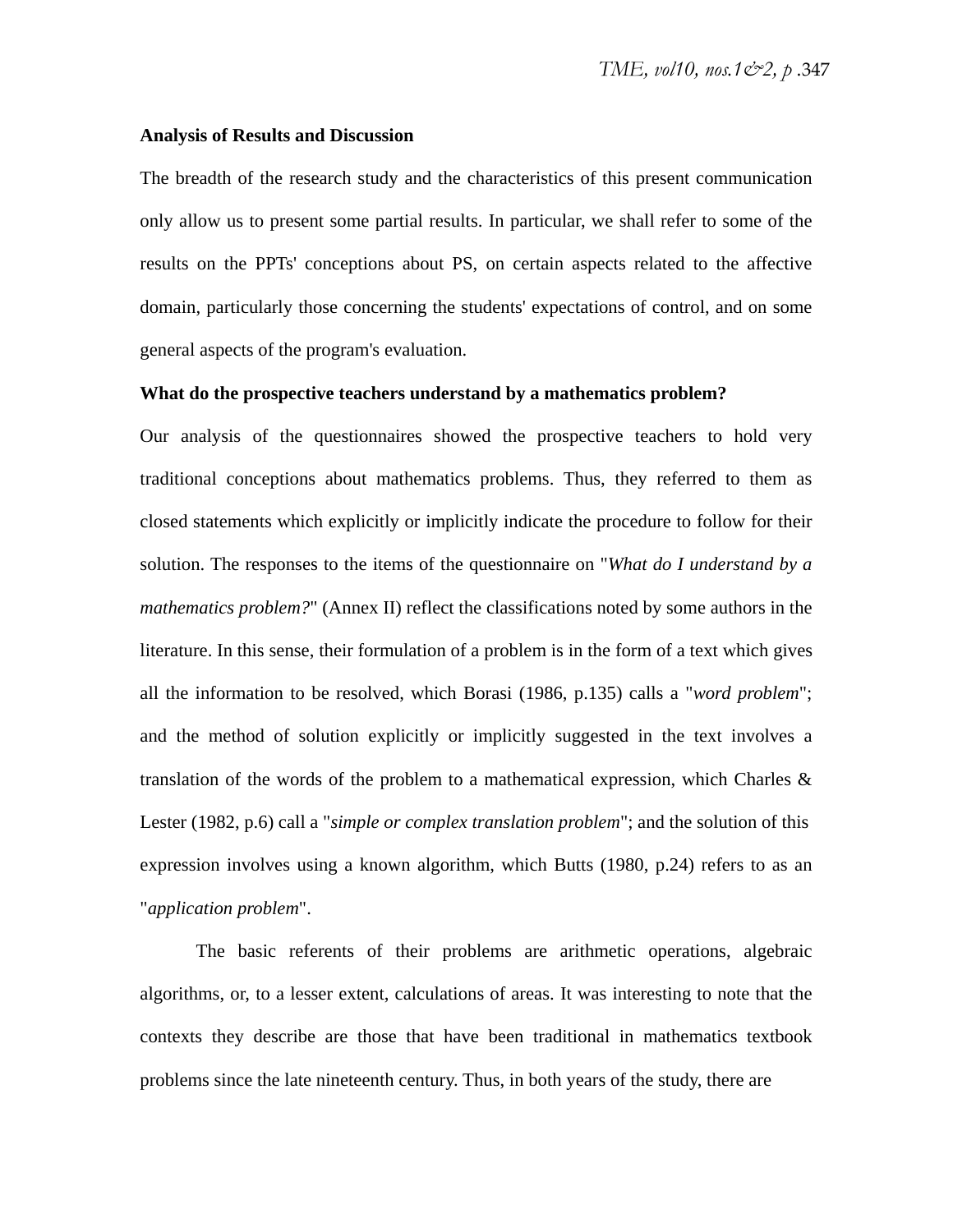references to problems of taps, the number of heads and legs of farm animals, trains and distances, and the comparison of ages. It stood out that in no case was there any reference to specific situations of their or their potential pupils' immediate environment, or to such everyday resources as mobile phones or personal hobbies. This result, which we did not find in the literature we reviewed, seems especially important because it is necessary to link problem solving with the pupils' interests and relate the problems to their immediate environment.

Of a total of 178 problems, 126 (70.8%) were arithmetic with a structure involving addition or multiplication, representing elementary shopping or business situations<sup>2</sup>. Another 31 (17.4%) were questions of arithmetic proportionality<sup>3</sup>. There were 7 problems (3.9%) involving equations in which the situations were related to ages, taps, speeds of trains or cars, and farm animals<sup>4</sup>. Geometry problems accounted for 5.7%, and were very basic, referring to the calculation of  $\arccos^5$ .

In analysing this PS situation in class with the students (4-XI-2008), we thought that it was convenient to focus on the following question:

*Do you think there are other types of problems? If so, write down two* 

*examples.*

 $\overline{a}$ 

<sup>2</sup> There are 47 apples in an apple tree. Mary has picked 37 apples. How many apples are left in the tree? In a fruit shop, 1 kg of apples costs 1.75 euros. If Laura buys two kilos, how much money has she spent altogether?

<sup>3</sup> We know that Juan has eaten 2/3 of a cake, and his brother Sergio 5/6 of the rest. How much of the cake left?

Three friends have 40 euros to spend. The first spent 2/5 of the total, and the second 2/3 of what the first spent. How much did the third spend?

<sup>4</sup> On a farm there are horses and chickens. In total there are 74 feet and 12 beaks. How many horses and how many chickens are there on the farm?

<sup>5</sup>Calculate the area of a square whose side is 2 cm.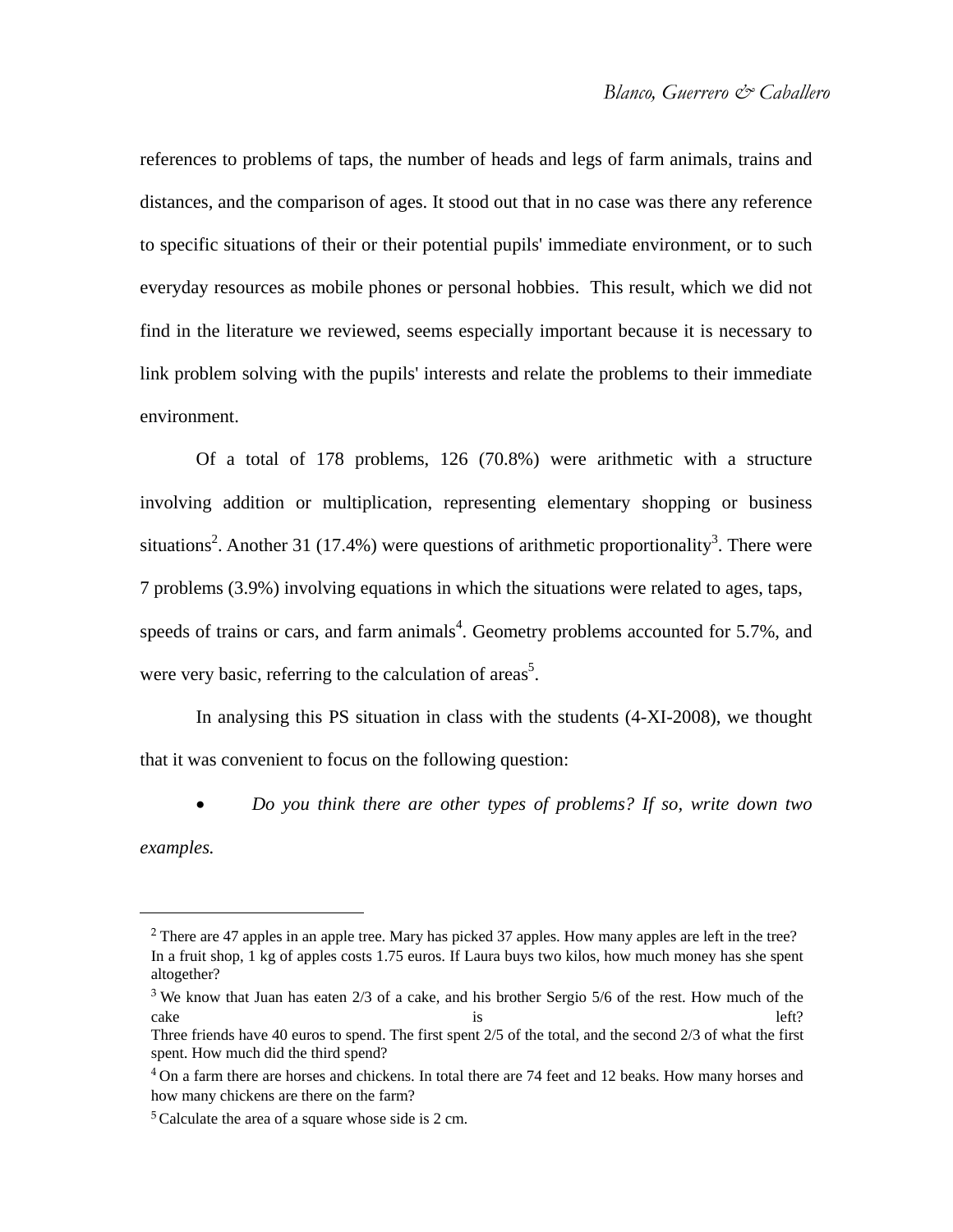Observation of the recordings and the analysis of this last question brought out the difficulty they were having in establishing mathematics activities that were different from those they had proposed, and which had been analysed previously in that same program session.

Thus, 14 participants answered directly that there are no different types of problem. Two examples of these responses are the following:

 "*I think not, because throughout my school life I always had problems of the same type.*"

 "*The truth is that I have no idea. The maths problems that I know are those of always.*"

Another 34.5% again insisted on the same kinds of problem noted above, but involving situations concerned with other mathematics content such as statistics or probability that had not specifically appeared previously.

The question prompted some students to guess that there really must exist other types of mathematics problems, but they found themselves unable to give any examples:

 "*After what we have seen today, there must be other types, but right now I can't think of any.*"

"*Clearly there must be, but I am unable to find any examples.*"

This conception of MPS contrasts with what is imagined in today's curricula which consider a much broader view of problems, different perspectives (in terms of content, application, and methods), and in the usual classifications such as those we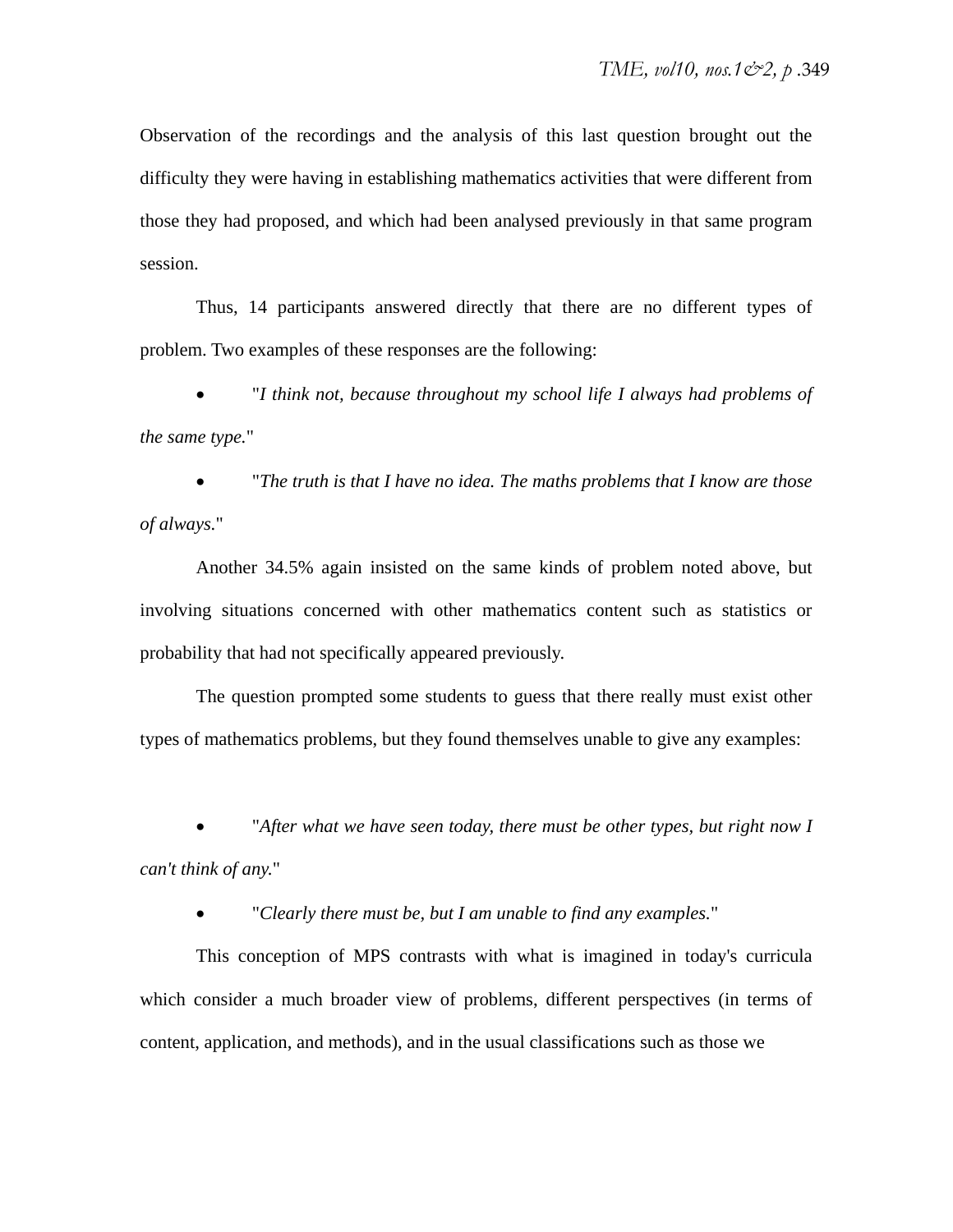presented in the program which show a variety of different possibilities. Consequently, initial teacher education programs should intensify the attention given to these issues.

#### **The PPTs' expectations as problem solvers themselves**

For the 5th session, we adapted the Battery of Scales of Generalized Expectations of Control, BEEGC-20 (Palenzuela et al., 1997), to the context of PS. This adaptation consisted of a closed questionnaire, with responses on a scale of 1 to 10, targeted at determining the students' expectations of control when faced with MPS. We wanted to examine whether they believed their success or failure in PS would be a true reflection of their actions, or rather be simply at the mercy of luck or chance. We also wanted to determine their expectations of self-efficacy, i.e., to what extent they felt themselves capable of solving mathematics problems. This was the second specific objective that we indicated above in Sec. 3, and whose partial results we shall consider in the following paragraphs.

The results showed the participating students had a high expectation of contingency on their actions (perseverance, effort, commitment, ability), and a low external locus-of-control reflecting luck or chance.

Thus, their responses to Item 1 ("*My success in solving mathematics problems will have much to do with the effort I put into it*"), with a mean score of 6.69, showed that they see effort as being crucial for success in MPS. The result was similar for Item 15 ("*If I try hard and work, I will be able to solve successfully the mathematics problems that I am set*") which was directly related to the dependence of success in problem solving on effort and application. Additionally, 54.9% indicated on Item 11 ("*In general, success or*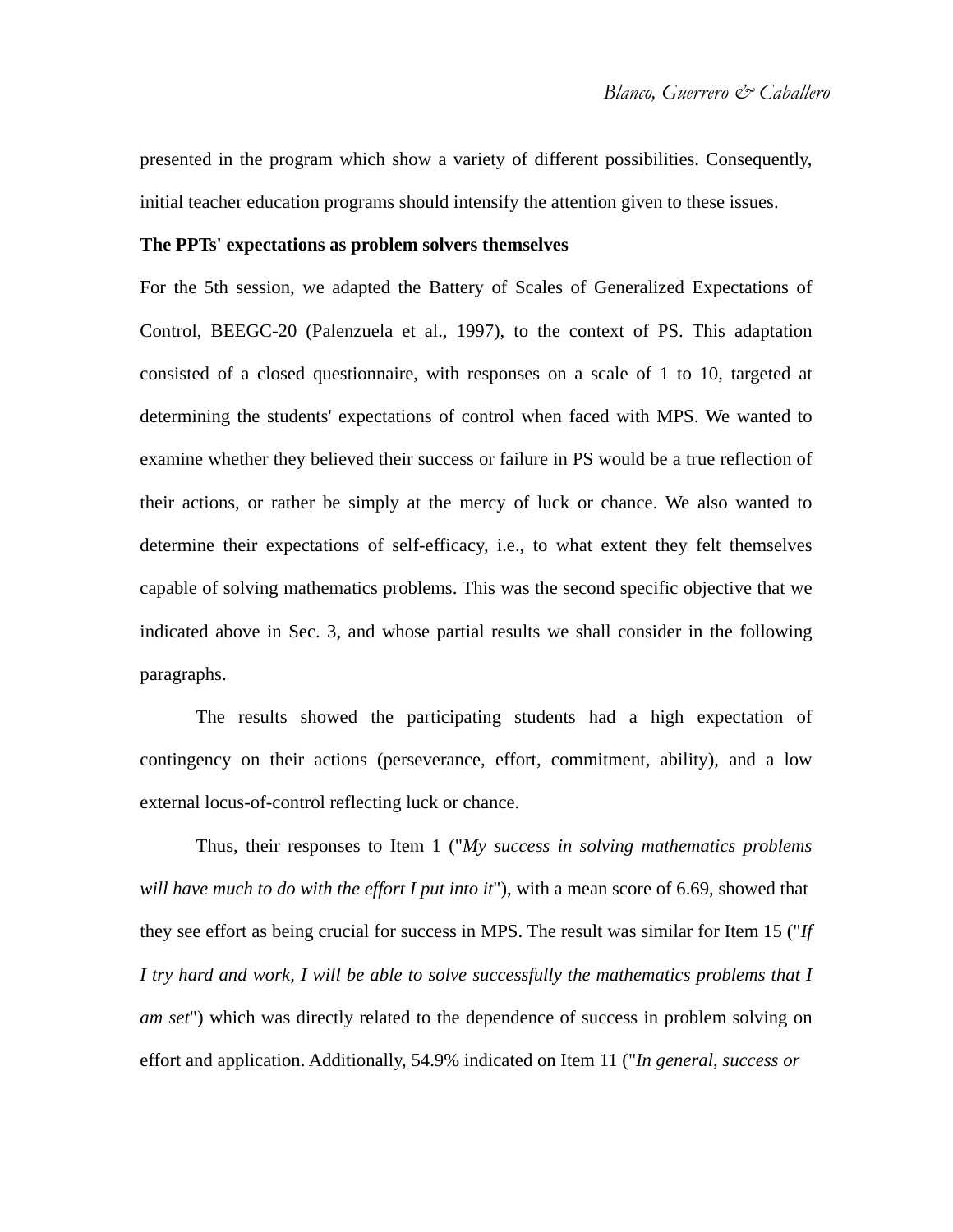*failure in solving a mathematics problem will depend on my actions*") that success would depend on their own actions.

Rinaudo, Chiecher & Donolo (2003) and Martínez (2009) also refer to high levels of control, and the subjects studied by Orozco-Moret & Diaz (2009) and Yara (2009) attributed success in MPS to ability and effort. However, many prospective teachers become blocked when faced with these mathematics tasks, and in many cases end up by abandoning the effort, as was shown in the observations of their behaviours in the fourth and eighth sessions. This reflected a certain contradiction between what they expressly stated and their actions in class in dealing with these mathematics tasks. These observations also revealed their lack of knowledge of procedures and heuristics with which to tackle mathematics problems.

With respect to their expectations of self-efficacy, these prospective teachers showed little confidence in themselves and their abilities when solving quite normal problems of mathematics. Thus, 70.58% said they had "*thoughts of insecurity when doing MPS*" (Item 14) and 64.7% "*had doubts about their ability to solve mathematics problems*" (Item 2). In this regard, Caballero, Guerrero & Blanco (2008) and Hernández, Palarea & Socas (2001) also note that PPTs in initial teacher education do not see themselves as capable or skilled in mathematics.

That the PPTs mainly attributed their success or failure in solving mathematics problems to their own actions and not to helplessness or luck means that they are largely attributing success to internal, unstable, and controllable factors. This is beneficial for their future learning situations. On the contrary, their low expectations of self-efficacy,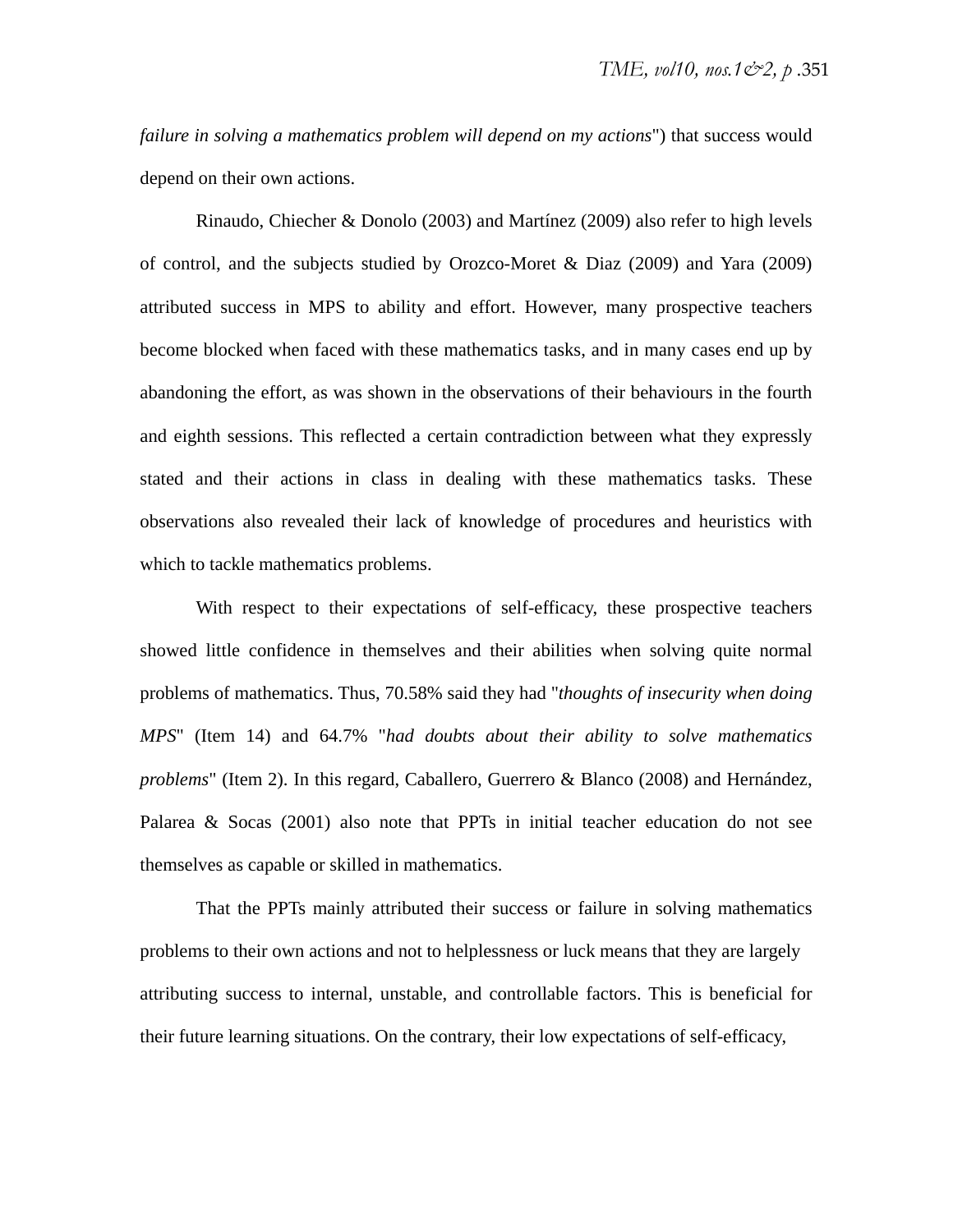i.e., their lack of confidence in their capacity to solve the mathematics problems they will be set, would seem to be prejudicial for the future learning.

Their high expectations of contingency together with low expectations of selfefficacy foster the development of negative attitudes towards solving mathematics problems, leading the PPTs to consider that failure in this activity is due to a lack of ability rather than to any lack of effort. As suggested by Martínez (2009), the result is to severely lower their expectations of success, and to encourage them to abandon any persistence in trying to learn how to solve mathematics problems. Similarly, their low expectations of self-efficacy and their not very high expectations of achievement are suggestive of an algorithmic approach to learning.

#### **Some results of the program of MPS and emotional education**

To evaluate the program, one of the instruments we used was the State/Trait Anxiety Index (STAI) self-assessment questionnaire adapted from Spielberger (1982). We presented this questionnaire on three occasions – at the beginning of the program, on its completion, and four months after its completion. In the present communication, we shall compare the results of four of its items:

- *When I am solving mathematics problems I feel calm.* (calm)
- *When I am solving mathematics problems I feel secure.* (security)
- *I feel comfortable when I am solving a mathematics problem.* (comfort)
- *I feel nervous when I am faced with a mathematics problem.* (nervousness)

The results indicated a positive trend in the period covered by the program, with a decrease in anxiety about MPS continuing four months after the program. Even though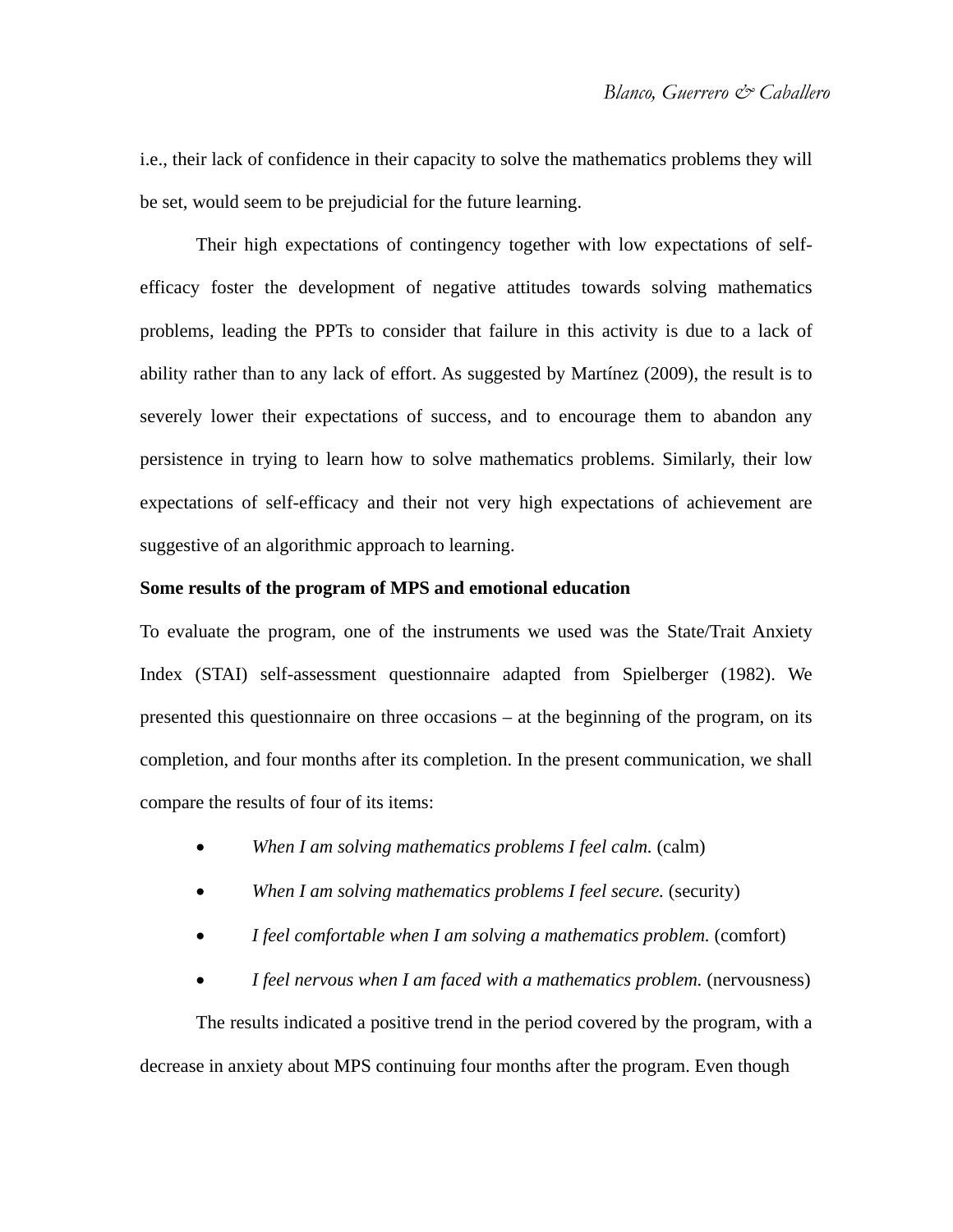there was a slight regression relative to the actual moment of completion of the program, the data were better than those obtained at the beginning. This reflects a major advance with respect to the control of anxiety following participation in the intervention program.

The participants also declared a change in attitude: "*The program has changed our attitude to MPS, even though the content we have acquired throughout our lives is impossible to change in just 13 sessions*" (10 FS 1). Other evidence shows their desire to integrate cognitive with affective aspects: "*This program has also been useful in that,*  when we are teaching, we will know to take into account not only what our pupils know, *but also their attitudes and emotions, which, by my own experience, I know have a great influence both positive and negative*" (7 DP 4).

The debate that took place in the evaluation session and in the forums showed important reflections and concerns which we interpreted as an attempt to approach PS in a systematic and orderly fashion, as a result of the procedures and heuristics worked on in the general model during the program. Thus, in the evaluation session (Session 13), one student notes that: "*The execution of the steps [in a problem solving strategy] helps me to concentrate, to analyse the problem, and to understand it better*" (18 MV 2). Another student says: "*In my case, it helped me to be more orderly in presenting problems*" (10 FS 2), and expresses a desire to apply it in her future work as a teacher: "*We dealt with aspects that we shall subsequently transmit to our own pupils, and with methods that we will use such as the steps to follow for problem solving and relaxation methods*" (18 MV 3).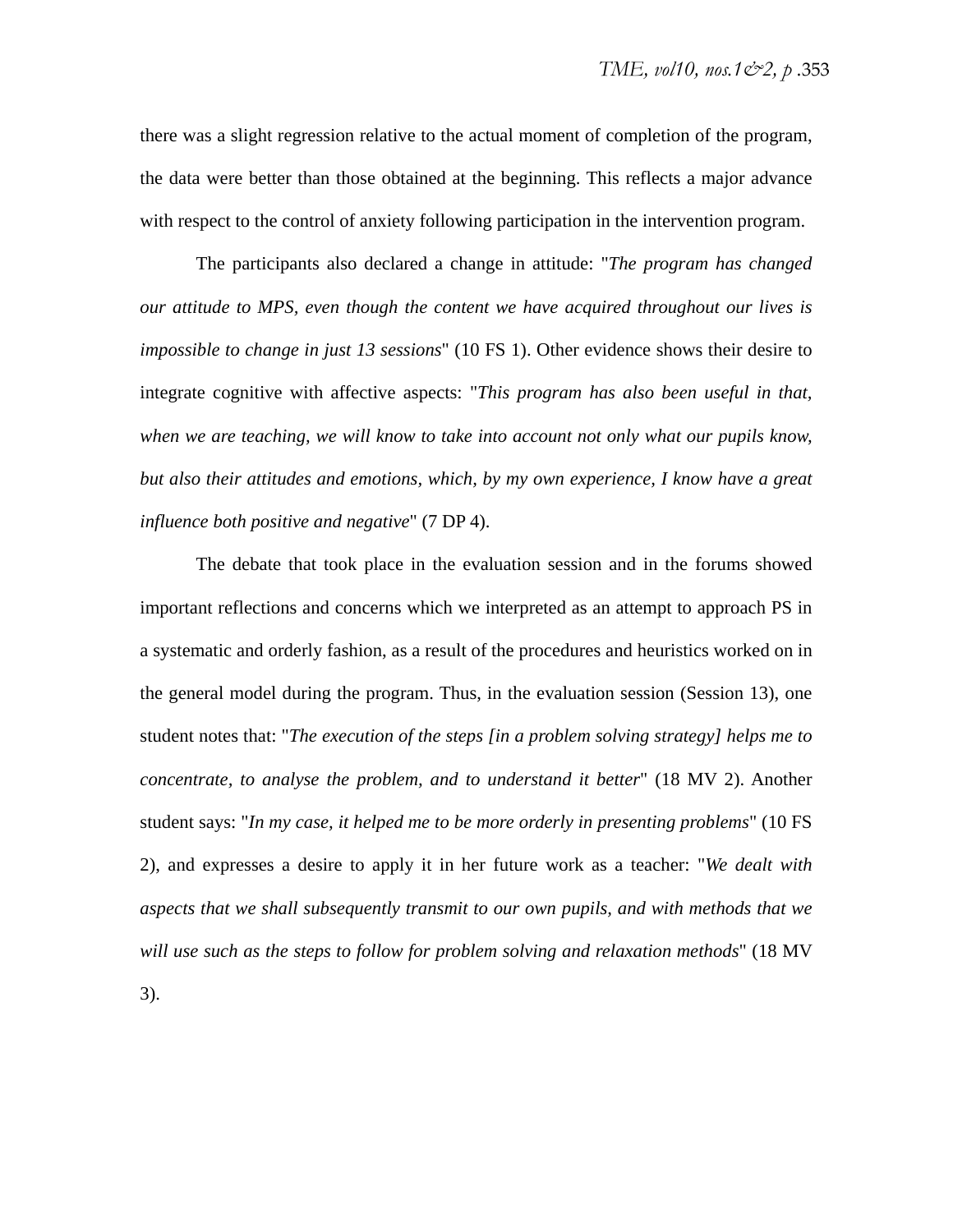#### **Conclusions**

The present work has confirmed the importance of considering in an integrated form the cognitive and affective aspects of mathematics teaching and learning at different levels, especially in initial teacher education. This can help foster the change in our prospective teachers' beliefs and attitudes along the line laid out in current curricular proposals.

As one of the students stated, it is difficult in just 13 class sessions for our PPTs to learn both MPS for themselves and how to teach it to their future primary pupils. But it is gratifying to note that a change in attitude was initiated, and that they themselves valued positively their first-person experience in the program, and that the content of the program fell within their expectations as future teachers.

#### **References**

- Amato, S. A. (2004). Improving student teachers' attitudes to mathematics. Proceedings of the 28th Conference of the International Group for the Psychology of Mathematics Education, 2, 25-32.
- Barrantes, M. & Blanco, L.J. (2006) A study of prospective primary teachers' conceptions of teaching and learning school geometry. Journal of Mathematics Teacher Education 9, (5). 411-436.
- Blanco, L.J. (2004). Problem solving and the initial practical and theoretical education of teachers in Spain. Mathematics Teacher Education & Development Vol. 6, 37–48.
- Blanco, L. J, Guerrero, E., Caballero, A., Brígido, M., & Mellado, V. (2010). The affective dimension of learning and teaching mathematics and science. In M. P.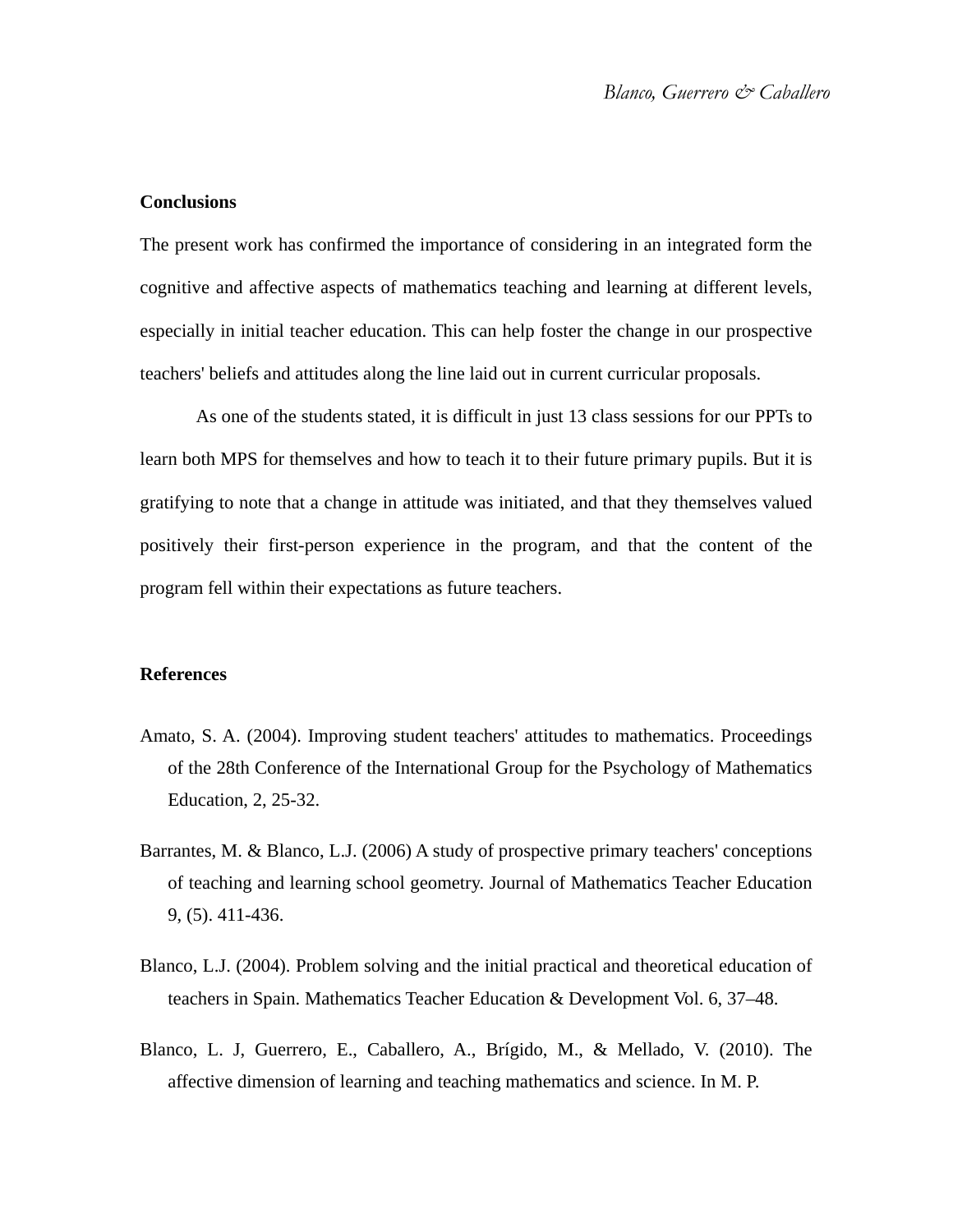Caltone (Ed.), Handbook of Lifelong Learning Developments (pp. 265-287). EE.UU: Nova Science Publishers Hardcover.

- Borasi, R. (1986). On the nature of Problems. Educational Studies in Mathematics. 17, 125-141.
- Bransford, J., & Stein, B. (1984). The ideal problem solver: a guide for improving thinking learning and creativity. San Francisco: W.H. Freeman.
- Butts, T. (1980). "Posing problems property". In NCTM 1980 Yearbook. 23-34.
- Caballero, A., Guerrero, E. & Blanco, L.J. (2008). Descripción del dominio afectivo en las Matemáticas de los estudiantes para Maestro de la Universidad de Extremadura. Paradigma, 29(2), 157-171.
- Caballero, A., Blanco, L.J. & Guerrero, E.(2010). Las TIC como instrumento de recogida de información en investigación educativa. Conect@2 Revista Digital de Investigación Educativa. Year 1, nº 2. 195-209.
- Castro, E. (2008). Resolución de Problemas. Ideas, tendencias e influencias en España. Investigación en Educación Matemática XII. XII SEIEM. 113-140.
- Chapman, O. (2000). Mathematics teachers' beliefs about problem solving and teaching problem solving. In L. C. Contreras & J. Carrillo (Eds.), Problem Solvingin the begining of the 21st century: an international overview from multiple perspectives and educational levels (pp.181-206). Hergué. Huelva.
- Charles, R. & Lester, F. (1982). Teaching problem solving. What, Why, How. Palo Alto: Dale Seymour Publ.
- Córcoles, A. C. & Valls, J. (2006). Debates virtuales y concepciones de estudiantes para maestro sobre resolución de problemas. ZETETIKÉ, 14(25), 7-28.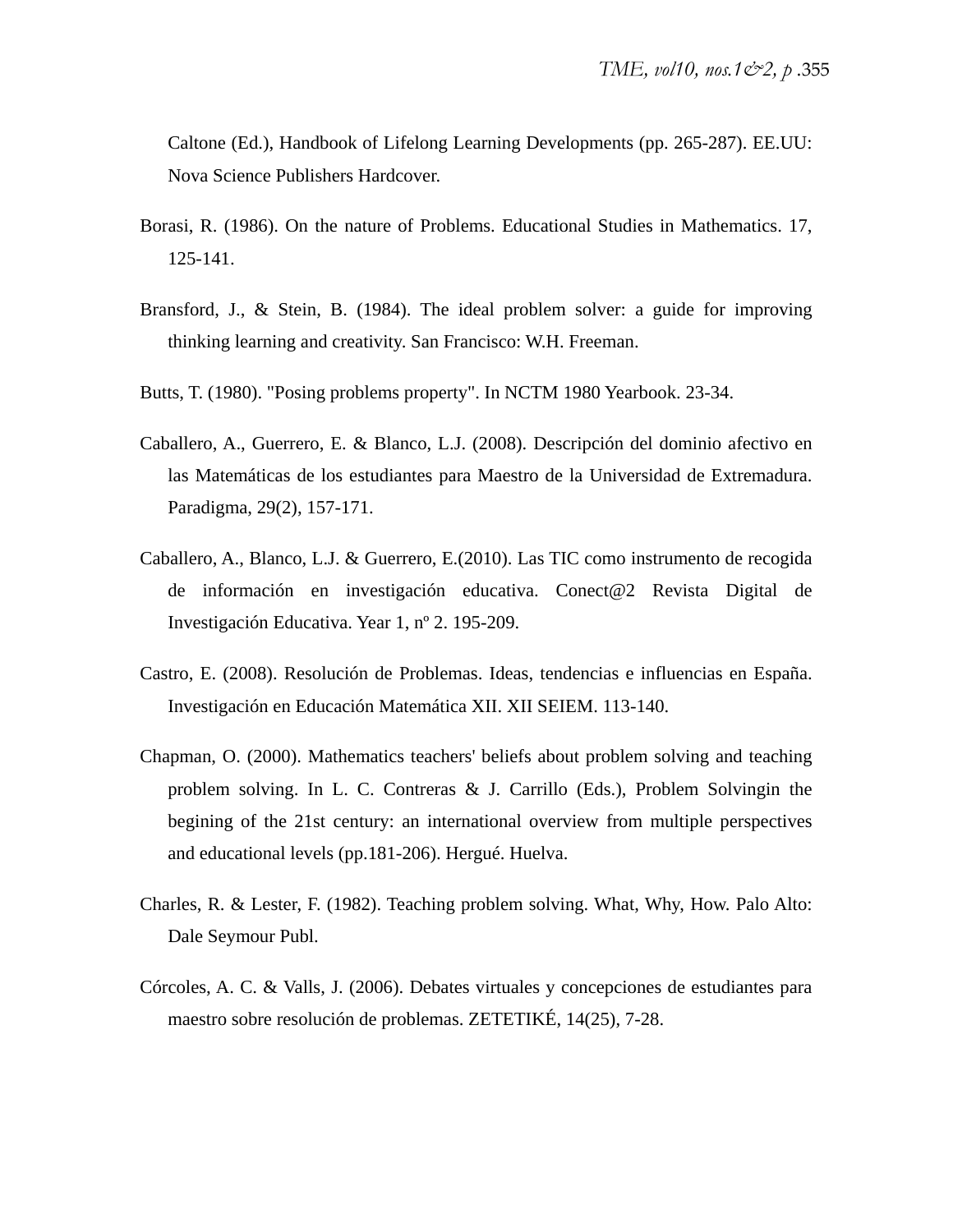- DeBellis, V. A. & Goldin, G. A. (2006) Affect and meta-affect in mathematical problem solving: a representational perspective. Educational Studies in Mathematics, 6(2), 131-147.
- De Shazer, S. (1985). Keys to Solution in Brief Therapy. New York: Norton, Span. Trans.: Claves para la solución terapia breve. Buenos Aires: Paidos, 1986.
- Ernest, P. (2000). Los valores y la imagen de las Matemáticas: una perspectiva filosófica. UNO, 2, 9-27.
- Furinghetti, F & Morselli, F. (2009). Every unsuccessful problem solver in unsuccessful in his or her own way: affective and cognitive factors in proving. Educational Studies in Mathematics, 70, 71-90.
- Gil, N., Blanco, L.J. & Guerrero, E. (2006): El dominio afectivo en el aprendizaje de las matemáticas. Revista Electrónica de Investigación PsicoEducativa nº 8 Vol. 4(1) (Electronic Journal of Research in Educational Pychology). 47-72. http://www.investigacion-psicopedagogica.org/revista/new/index.php?n=8.
- Goetz, J.P. & LeCompte, M.D. (1984). Ethnography and qualitative desing in educational research. Boston: Academic Press.
- Hernández, J.; Palarea, M. & Socas, M. (2001). Análisis de las concepciones, creencias y actitudes hacia las Matemáticas de los alumnos que comienzan la Diplomatura de Profesores. Socas, M.; Camacho, M. & Morales, A. Formación del profesorado e investigación en educación matemática III. Dpto. de Análisis Matemático. Universidad de la Laguna. 115-125.
- Hidalgo, S., Maroto, A., Ortega T. y Palacios, A. (2008). Estatus afectivo-emocional y rendimiento escolar en matemáticas. UNO nº49. 9-28.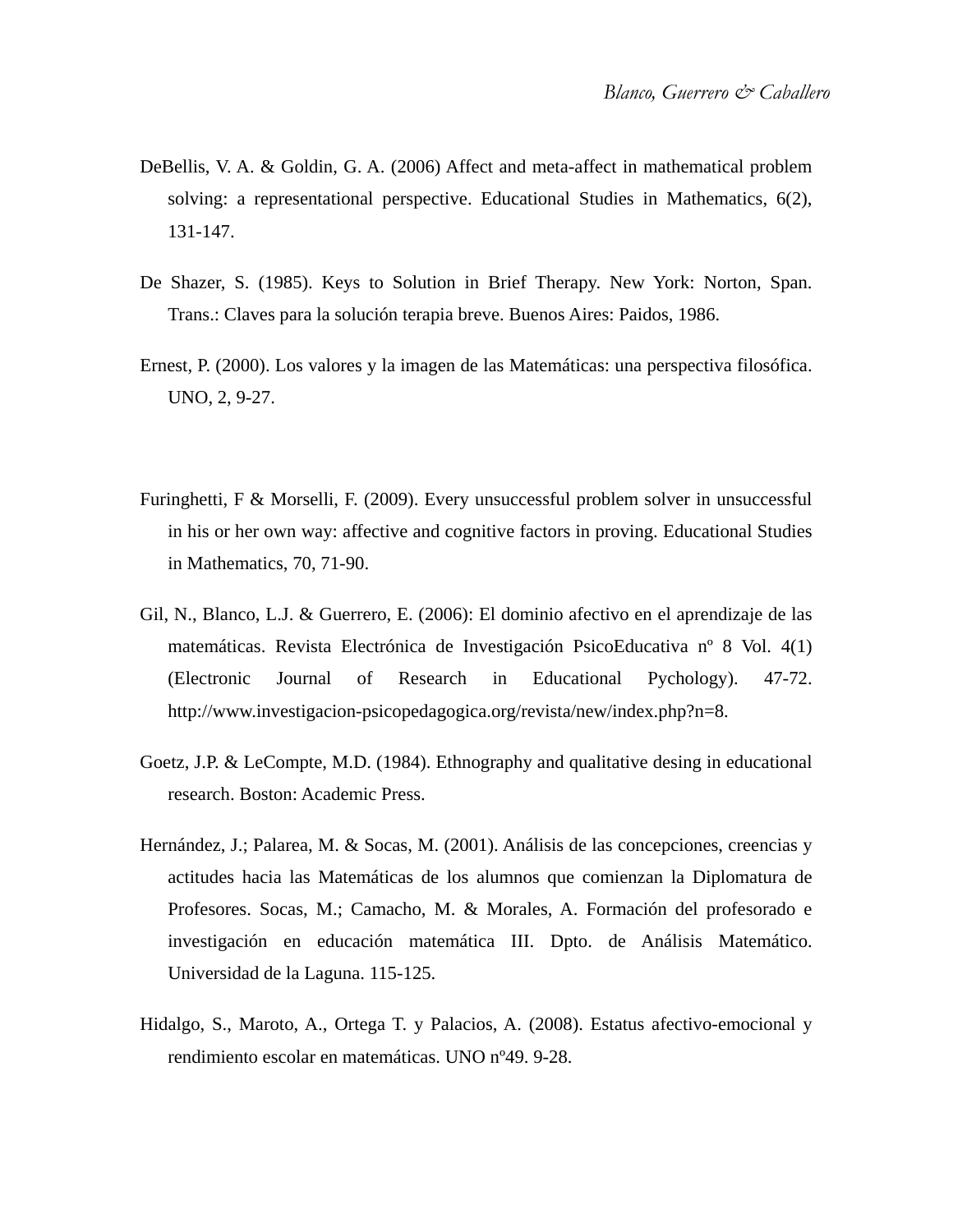- Isiksal, M., Curran, J. M., Koc, J. y Askun, C. S. (2009). Mathematics anxiety and mathematical self-concept: Considerations in preparing elementary-school teachers. Social Behavior and Personality, 37(5), 631-643
- Johnson, G.J. (2008). Preservice Elementary-School Teachers' Beliefs Related to Technology Use in Mathematics Classes. Paper presented at the 2008 International Conference of the Society for Information Technology and Teacher Education.
- Kloosterman, P. (2002) Beliefs about mathematics and mathematics learning in the secondary school: Measurement and implications for motivation. In G.C. Leder, E. Pehkonen & G. Törner (eds.) Beliefs: A Hidden Variable in Mathematics Education (pp. 247–269). Dordrecht: Kluwer.
- Llinares, S. & Sánchez, V. (1996). The understanding of mathematical topics and instructional representations. The case of fractions and rational numbers by prospective elementary teachers. Gimenez, J.; Llinares, S. & Sánchez, V. Becoming a primary teacher. Issues from mathematics education. 89 – 110. Badajoz. Spain.
- Malinsky, M., Ross, A., Pannells, T. & McJunkin, M. (2006). Math anxiety in pre-service elementary school teachers. Education, 127 (2), 274-279.
- Martínez, H. (2009). Autopercepción social y atribuciones cognoscitivas en estudiantes de bajo rendimiento académico. Electronic Journal of Research in Educational Psychology, 7(3), 1175-1216.
- Mellado, V., Blanco, L. J. & Ruiz, C. (1998). A framework for learning to teach sciences in initial primary teacher education. Journal of Science Teacher Education 9(3), 195- 219
- Nichols, S.E., Tippins, D. & Wieseman, K. (1997). A toolkit for developing critically reflective science teachers. Journal Science Teacher Education, 8(2), 77-106.
- N.C.T.M. (2003). Principles and standars for school mathematics. NCTM. Reston VA.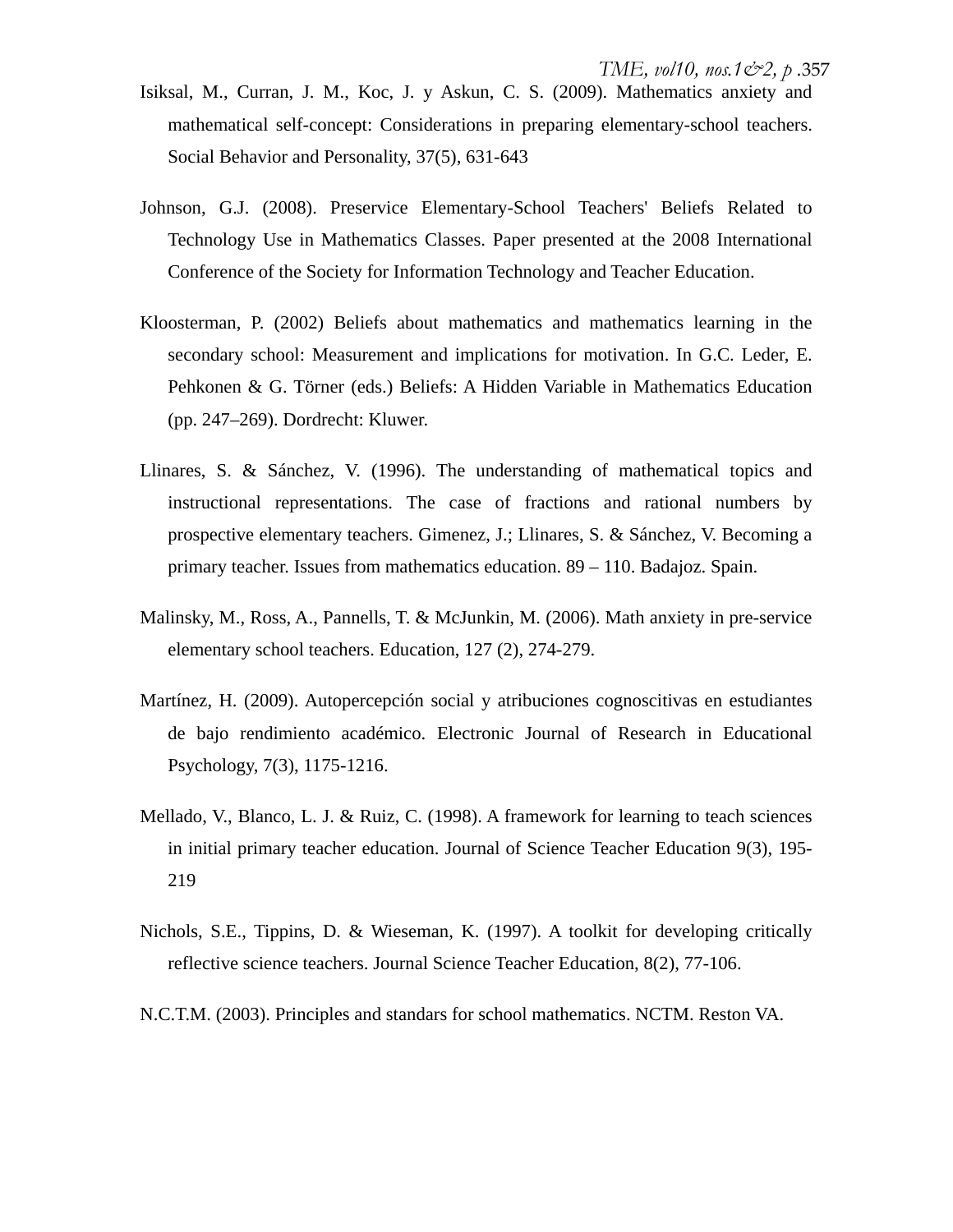- Orozco-Moret, C. & Díaz, M.A. (2009). Atribuciones de la motivación al logro y sus implicaciones en la formación del pensamiento lógico-matemático en la universidad. Interciencia, 34(9), 630-636.
- Palenzuela, D.L. et al. (1997). Una versión española de una batería de escalas de expectativas generalizadas de control (BEEGC). Revista portuguesa de educaçao, 10(1), 75-96.
- Peker, M. (2009). Pre-Service teachers' teaching anxiety about mathematics and their learning styles. Eurasia Journal of Mathematics, Science & Technology Education, 5(4), 335-345.
- Pino, J. & Blanco, L.J. (2008). Análisis de los problemas de los libros de texto de Matemáticas para alumnos de 12 a 14 años de edad de España y de Chile en relación con los contenidos de proporcionalidad. Publicaciones 38. 63-88.
- Polya, G. (1957). How to solve. 2nd ed. Princeton, NJ: Princeton University Press.
- Rinaudo, M.C. Chiecher, A. & Donolo, D. (2003). Percepción del contexto, participación y rendimiento académico en alumnos universitarios. Revista Irice, 17, 99-110.
- Santos, M. (2007). La Resolución de Problemas matemáticos. Fundamentos cognitivos. México. Trillas.
- Santos, M. (2008). La Resolución de Problemas Matemáticos: Avances y Perspectivas en la construcción de una agenda de investigación y práctica. Investigación en Educación Matemática XII. XII, 157-187.
- Schoenfeld, A. H. (1992). Learning to think mathematically: problem solving, metacognition, and sense making en mathematics. In Grouws, D.A. (Ed.), Handbook of research on Mathematics teching and learning (pp. 334-370). New York: Macmillan Publishing Company.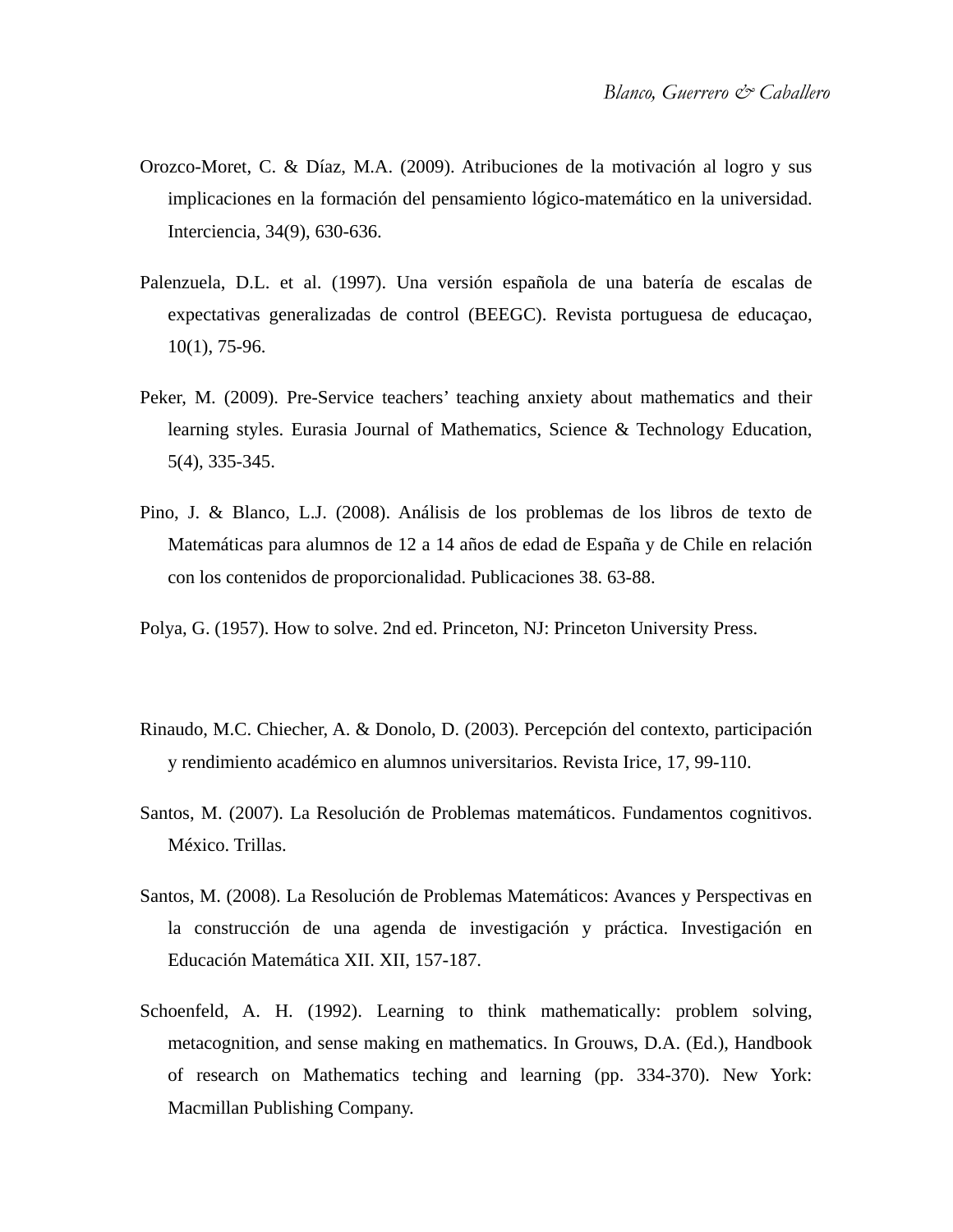- Schoenfeld, A. H. (2007). Problem solving in the United States, 1970–2008: research and theory, practice and politics. ZDM The International Journal on Mathematics Education, 39(5-6), 537-551.
- Skaalvik, E. M. y Skaalvik, S. (2011). Self-concept and self-efficacy in Mathematics: relation with Mathematics motivation and achievement. En B. L. Russo (Ed), Encyclopedia of Teaching and Teacher Research (vol. 5, pp. 67- 90). New York. Nova Science Publishers, Inc.
- Socas, M. (1997). Dificultades, obstáculos y errores en el aprendizaje de las matemáticas en la educación secundaria. In Rico, L. & et al. La educación matemática en la enseñanza secundaria. ICE/Horsori. Barcelona. 125-154.
- Spielberger, C.D. (1982). Cuestionario de Ansiedad Estado Rasgo (STAI). Madrid: TEA Ediciones.
- Sriraman, B. (2003). Mathematical giftedness, problem solving, and the ability to formulate generalizations. The Journal of Secondary Gifted Education, 14(3), 151- 165.
- Stacey, P., Brownlee, J. M., Thorpe, K J. & Reeves, D. (2005). Measuring and Manipulating Epistemological Beliefs in Early Childhood Education Students. International Journal of Pedagogies and Learning, 1(1), 6-17.
- Szydlik, J., Szydlik, S, & Benson, S. (2003). Exploring Changes in Pre-service Elementary Teachers' Mathematical Beliefs. Journal of Mathematics Teacher Education, 6(3), 253-279.
- Uusimaki, L. & Nason, R. (2004). Causes underlying pre-service teachers´ negative beliefs and anxieties about mathematics. Proceedings of the 28th Conference of the International Group for the Psychology of Mathematics Education, 4, 369- 376.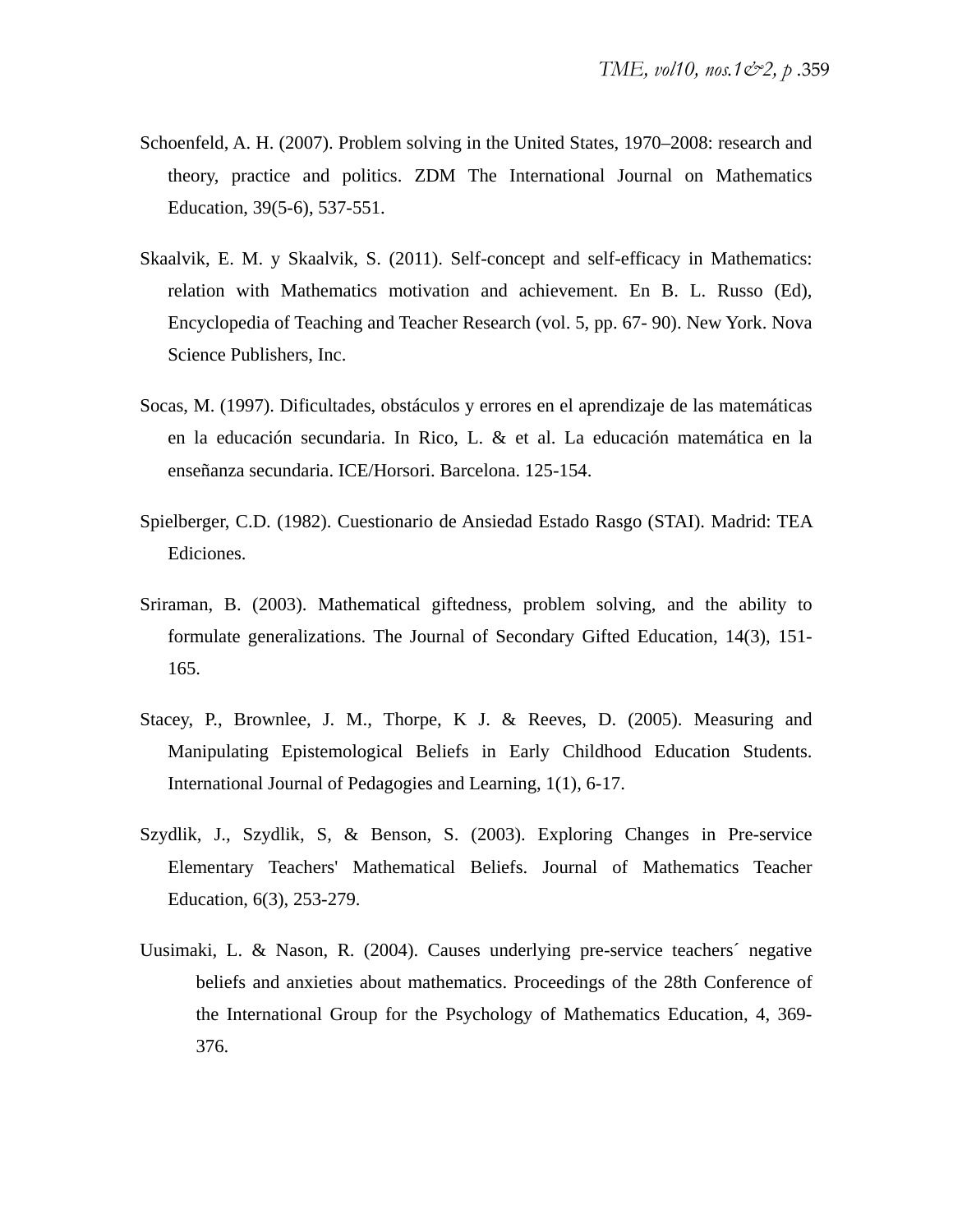- Wittrock, M.C. (1986). Handbook of Research on Teaching. New York. Macmillan Publishing.
- Yara, P.O. (2009). Mathematics anxiety and academic achievement in some selected senior secondary schools in Southwestern Nigeria. Pakistan Journal of Social Sciences, 6(3), 133-137.
- Zakaria, E. y Nordin, N. M. (2008). The effects of mathematics anxiety on matriculation students as related to motivation and achievement. Eurasia Journal of Mathematics, Science & Technology Education, 4(1), 27-30
- Zan, R., Bronw, L., Evans, J. & Hannula, M.S. (2006). Affect in Mathematics education: an introduction. Educational Studies in Mathematics, 60, 113–121.
- Zevenbergen, R. (2004). Study groups as tool for enhancing preservice students' content knowledge. Mathematics Teacher Education and Development vol.6, 4-22.
- Zurilla, T.J. & Goldfried, M.R. (1971). Problem solving and behavior modification. Problem solving and behavior modification. Journal of Abnormal Psychology, Vol 78(1), Aug 1971, 107-126.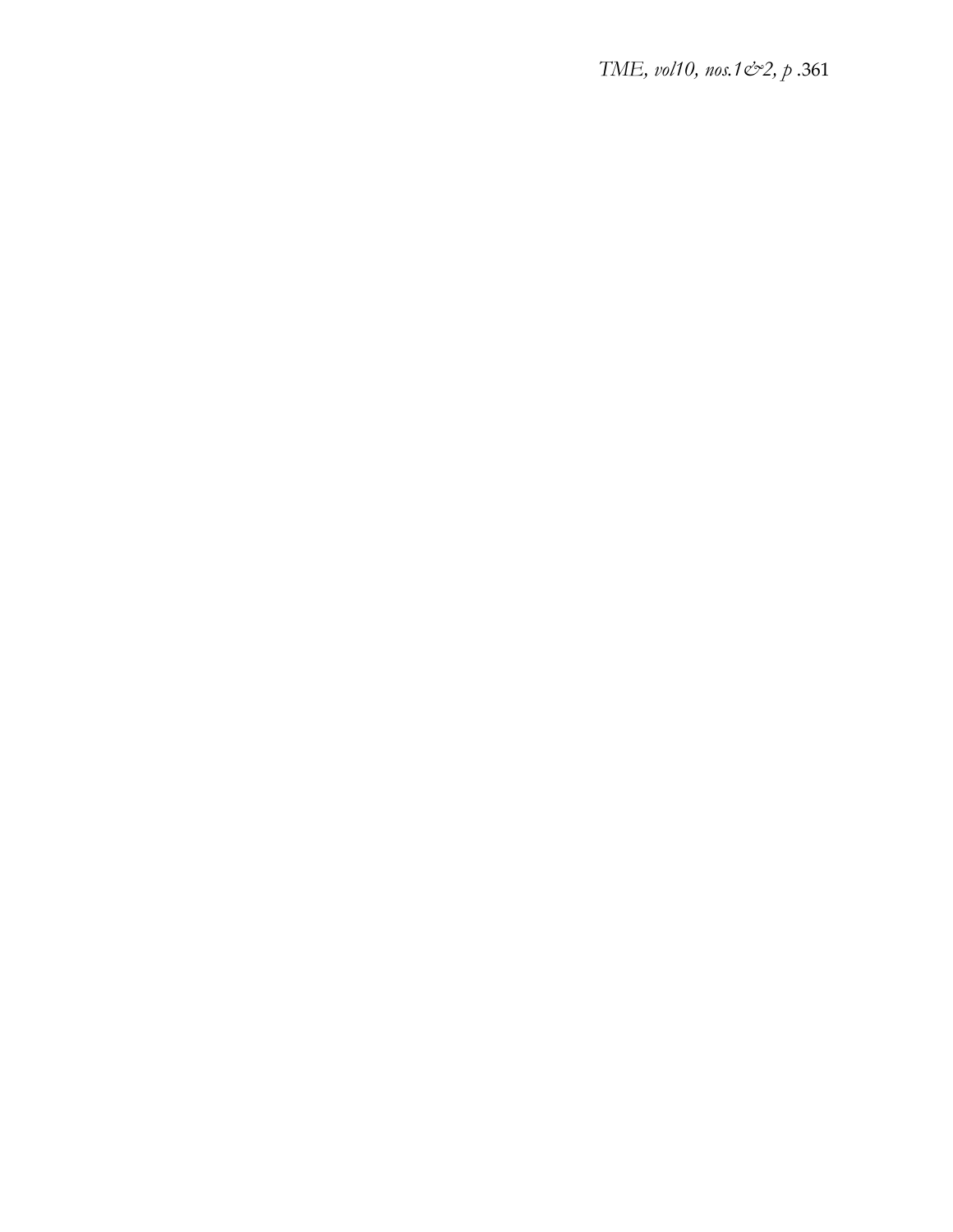## **Annex I. Intervention Program**

The program ran from October to December 2008 except for the evaluation session which took place in April 2009, four months after completion of the program.

*Session 1.* (27 and 28 October) Presentation of the program to students. 55 PPTs.

27-X. The students were provided with extensive information about the workshop, working methods, and objectives.

27-X. Initial questionnaire - Commitment to the workshop. Objective: To determine the participants' self-perception as problem solvers, and their degree of commitment to the workshop. (Open questionnaire; qualitative analysis.)

28-X. Conceptions and knowledge of MPS. What do I understand by a problem? Objective: To analyse students' conceptions and knowledge about mathematics problems.

(Open questionnaire; qualitative analysis.)

28-X. Affective domain in MPS. Objective: To examine the students' affective factors (beliefs, emotions, and attitudes) that influence their development in MPS. Adaptation to MPS of the questionnaires of Gil, Blanco & Guerrero (2006), and Caballero, Guerrero & Blanco (2008) on the affective domain in mathematics. (Closed questionnaire; quantitative analysis.)

*Session 2.* (4 November) Conceptions and affective aspects of MPS. 53 PPTs.

Presentation and discussion of the results of the previous questionnaires. We analyse the PPTs' conceptions of MPS, comparing them with the perspectives outlined in the curriculum (as specific content and as method) and with those described by different authors. Likewise, the results of the questionnaire on affect are discussed, expanding them with other previous results (Gil, Blanco & Guerrero, 2006; Caballero, Guerrero & Blanco, 2008).

*Session 3.* (7 November) Problems vs exercises. 55 PPTs.

Differentiation of exercises and problems, and presentation of other types of problems based on different classifications (Borassi, 1986; Butts, 1980; Charles & Lester, 1982; etc.).

Forum on the Moodle platform concerning the content of Sessions 2 and 3.

*Session 4.* (11 November) How do I approach MPS? Before, during, and after. 55 PPTs.

Pre-test.

Objective: To evaluate the participants' own impressions that arise at different moments of MPS. Two problems proposed for solution which will allow us to observe their knowledge and affects at different stages of the PS process at this early stage of the program. They will be asked to respond to the same open questionnaire on three occasions – before seeing the problem, while they are solving it, and after having had to deal with the activity. (Open questionnaire; qualitative analysis.)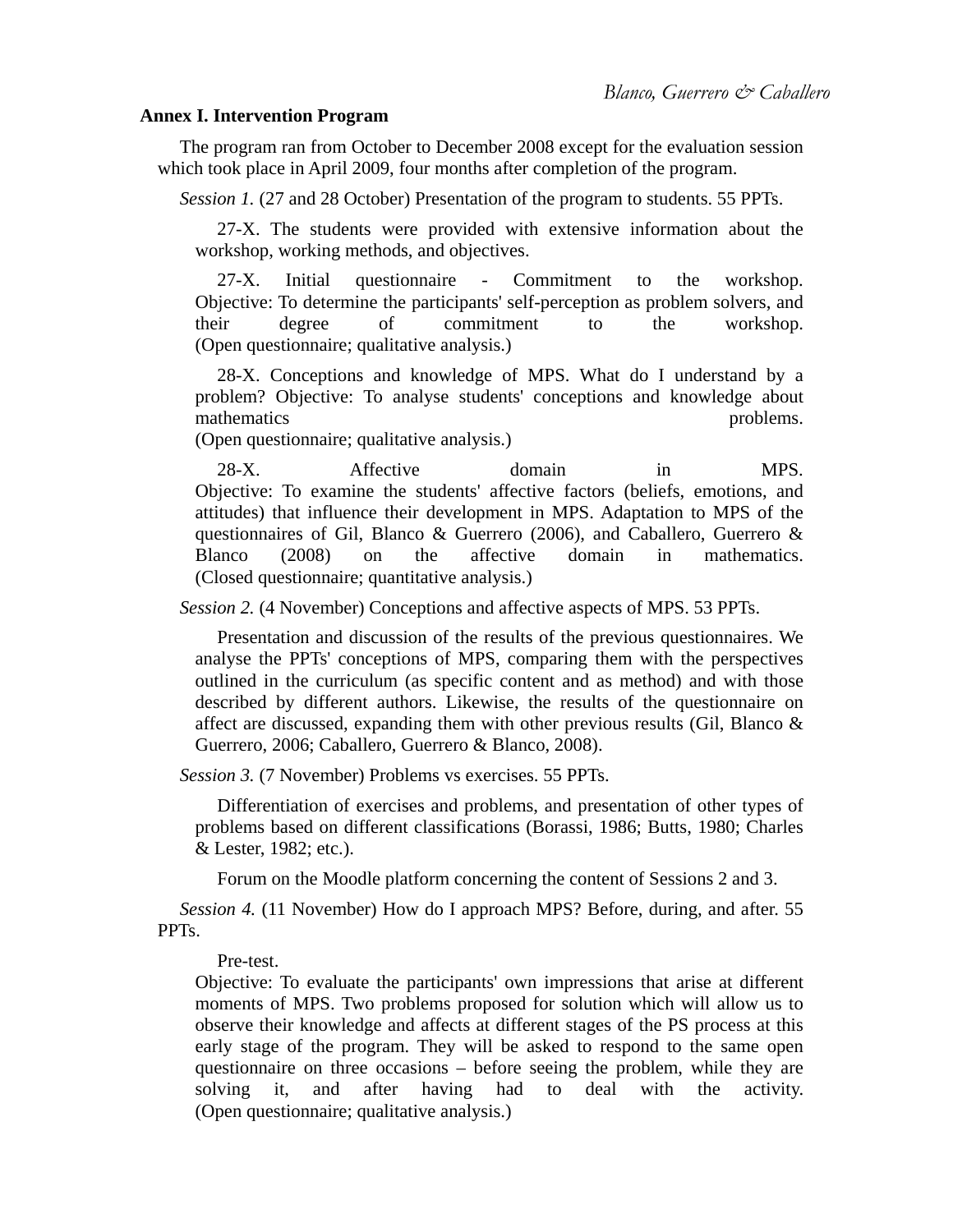Adaptation of the STAI (state / anxiety) to MPS – pretest. Objective: To determine the level of anxiety that MPS provokes in the students. Adaptation of the STAI (Spielberger, 1982) to MPS. (Closed questionnaire; quantitative analysis.)

*Session 5.* (14 November) Personal involvement. Causal attributions, and behaviour and stress. 54 PPTs.

BEEGC-20 adapted to MPS. Objective: To examine the causal attributions relating to MPS (expectations of success and of the locus-of-control, of helplessness, and of self-efficacy). Adaptation of the BEEGC-20 Questionnaire of Palenzuela et al. (1997) to MPS. (Closed questionnaire; quantitative analysis.)

Initiation of a discussion in class on the content of the questionnaire, which will be followed by a specific forum on the Moodle virtual platform.

*Session 6.* (18 November) Emotional coping: relaxation, breathing, and selfinstruction. 55 PPTs.

Presentation of results of the previous questionnaire, and analysis of the interventions in the forum.

Information and explanation of different aspects of emotional education and its relationship with PS. Mainly the topics covered in the questionnaire.

Session 7. (21 November) Overview of the Integrated Model<sup>6</sup> of MPS I. 55 PPTs

*Sessions 8–10.* (25 November, 2 December, 5 December) Application of the Integrated Model, with specific problems.

*Session 11.* (9 December) Specific activities of the Integrated Model for primary pupils. 55 PPTs.

In this session, we present specific activities adapted to the primary level that allow the PPTs to work with pupils aged 6 to 12 at different stages of the general model – basically, the comprehension and analysis of problems, and the design of strategies.

*Session 12.* (12 December) General model of MPS. 55 PPTs.

 $\overline{a}$ 

The PPTs work specifically on problems in a complete and continuous application of the Integrated Model.

STAI adapted to MPS (state / anxiety). Post-test I. Objective: To determine the level of anxiety that MPS provokes in the students

 $6$  Blanco et al. (2010) proposed a theoretical model based on general models of PS (Bransford  $\&$ Stein, 1987; Polya, 1957; Santos, 2007), on the cognitive-behavioural models of Zurilla & Goldfried (1971) and on the systemic model of De Shazer and the Milwaukee group (De Shazer, 1985). It consists of a process of experimentation and reflection based on the general model, and structured into five steps: (i) accommodation / analysis / understanding / familiarization with the situation; (ii) search for and design of one or more PS strategies; (iii) execution of the strategy or strategies; (iv) analysis of the process and the solution; and (v) How do I feel? What have I learnt?